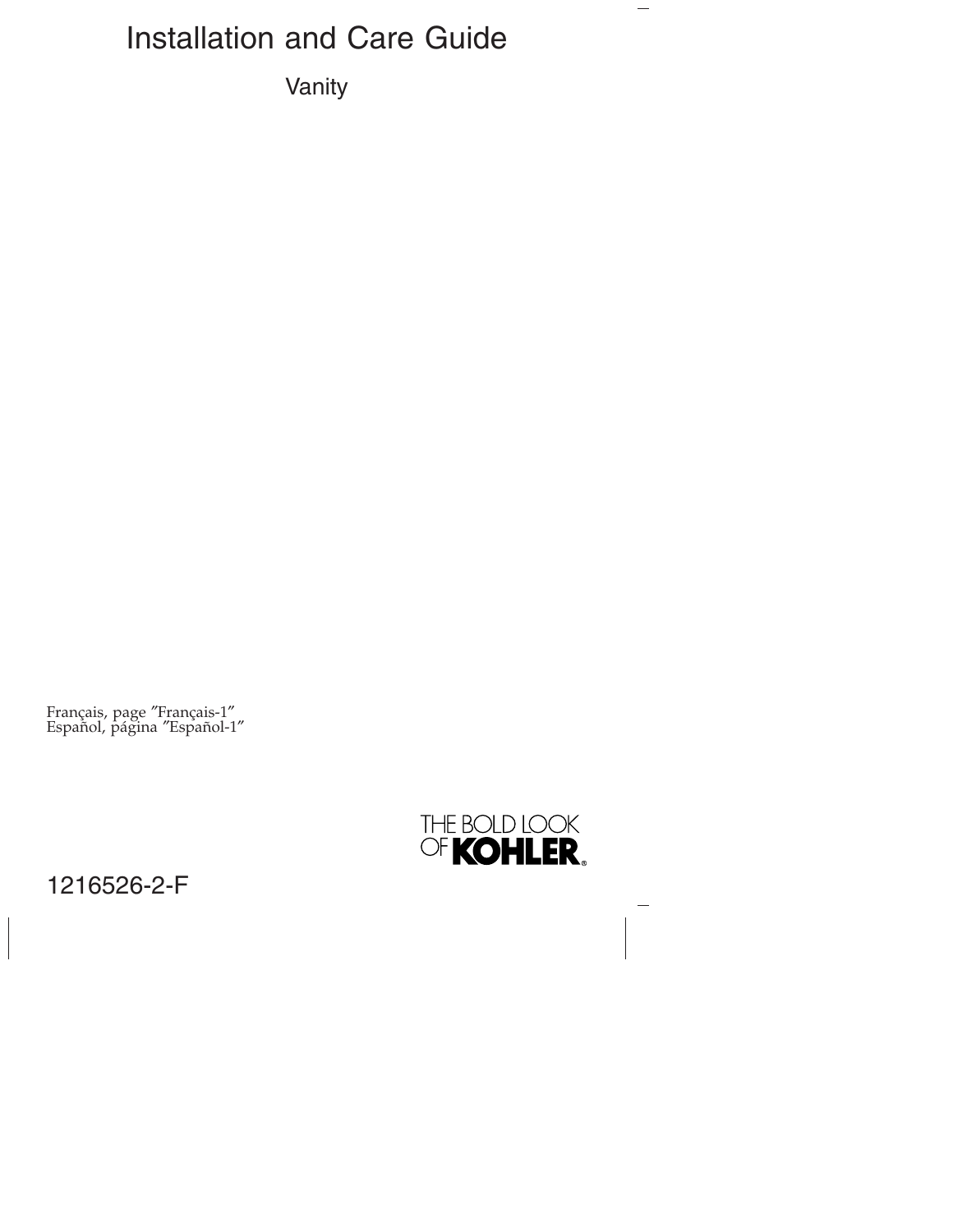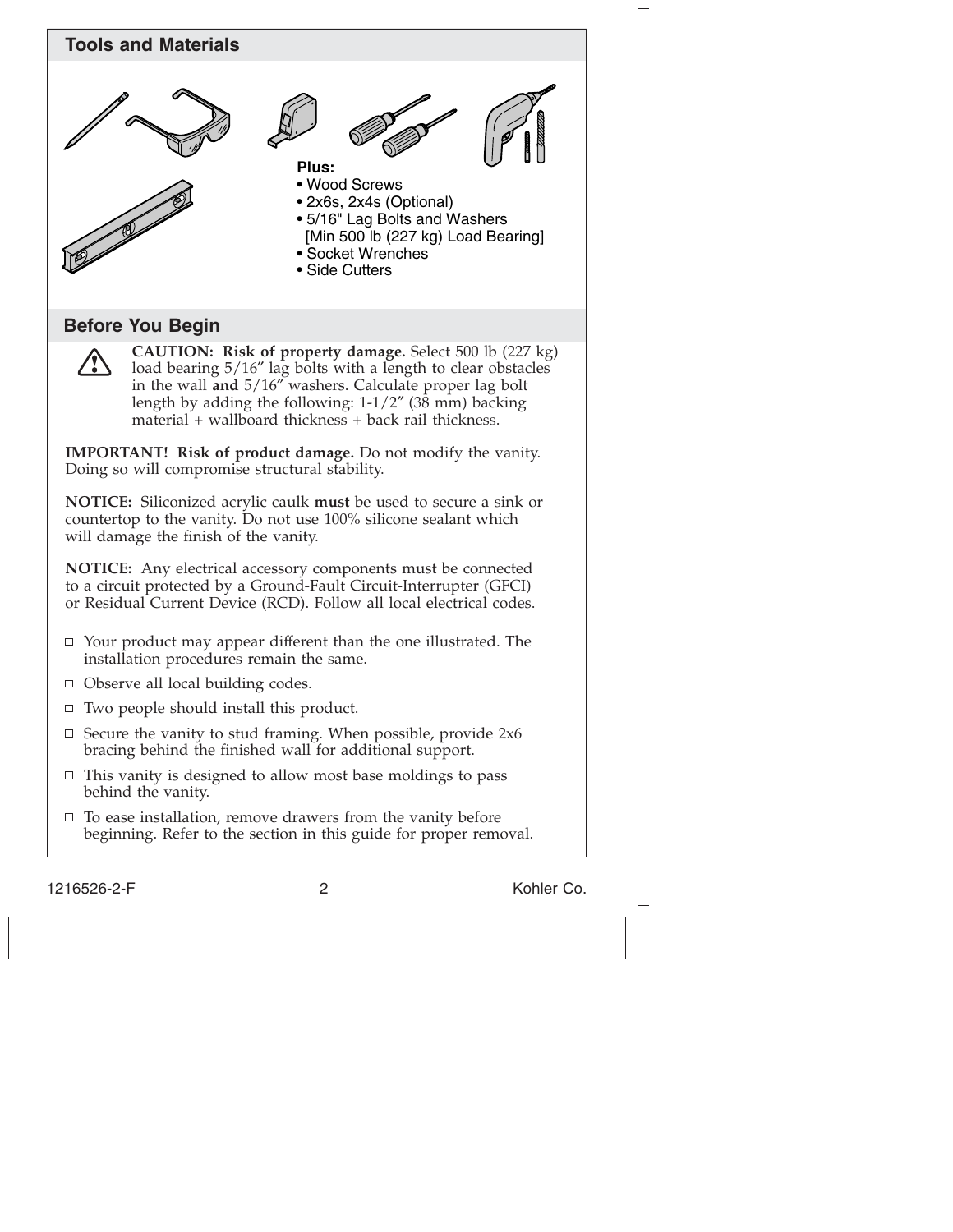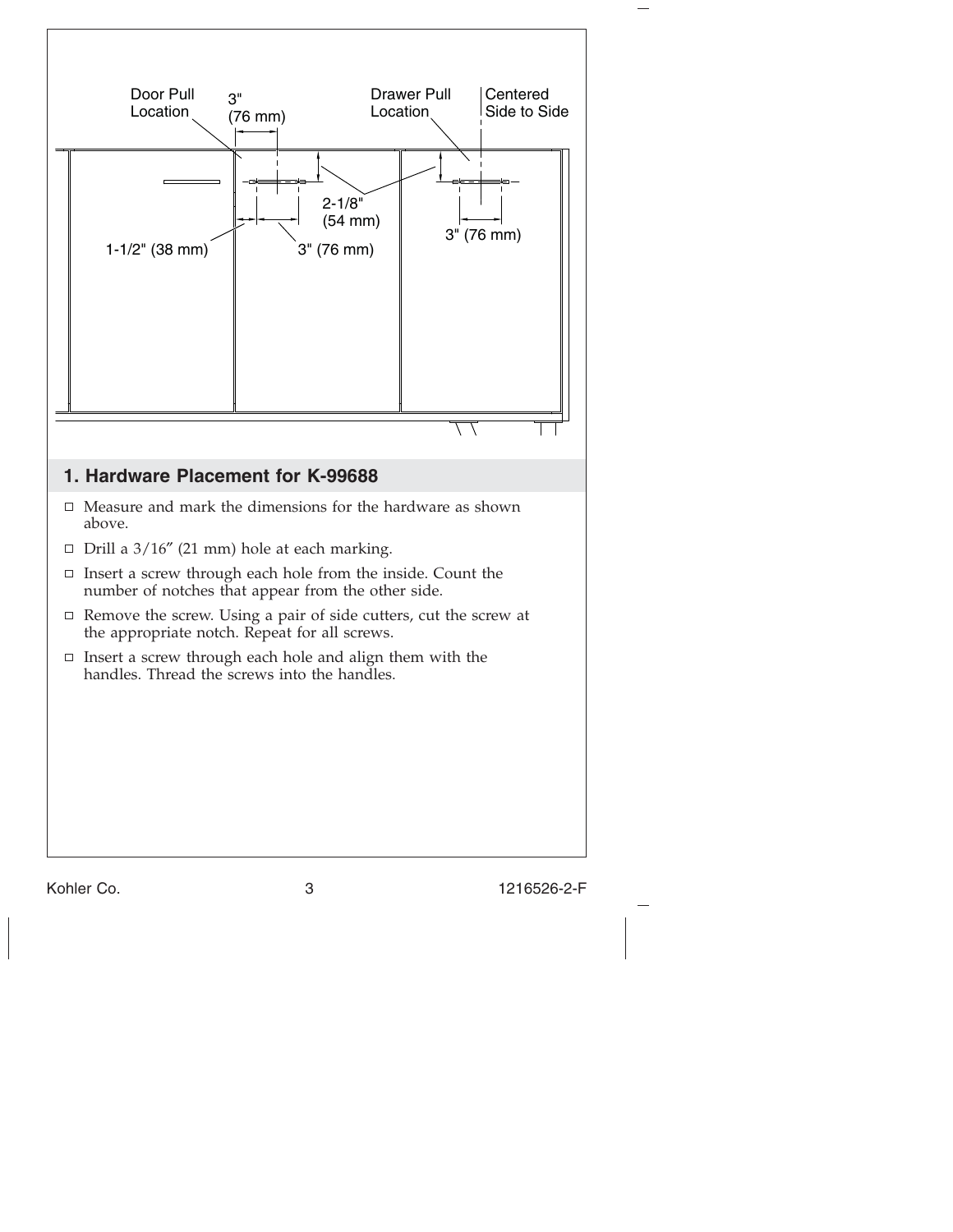

1216526-2-F 4 Kohler Co.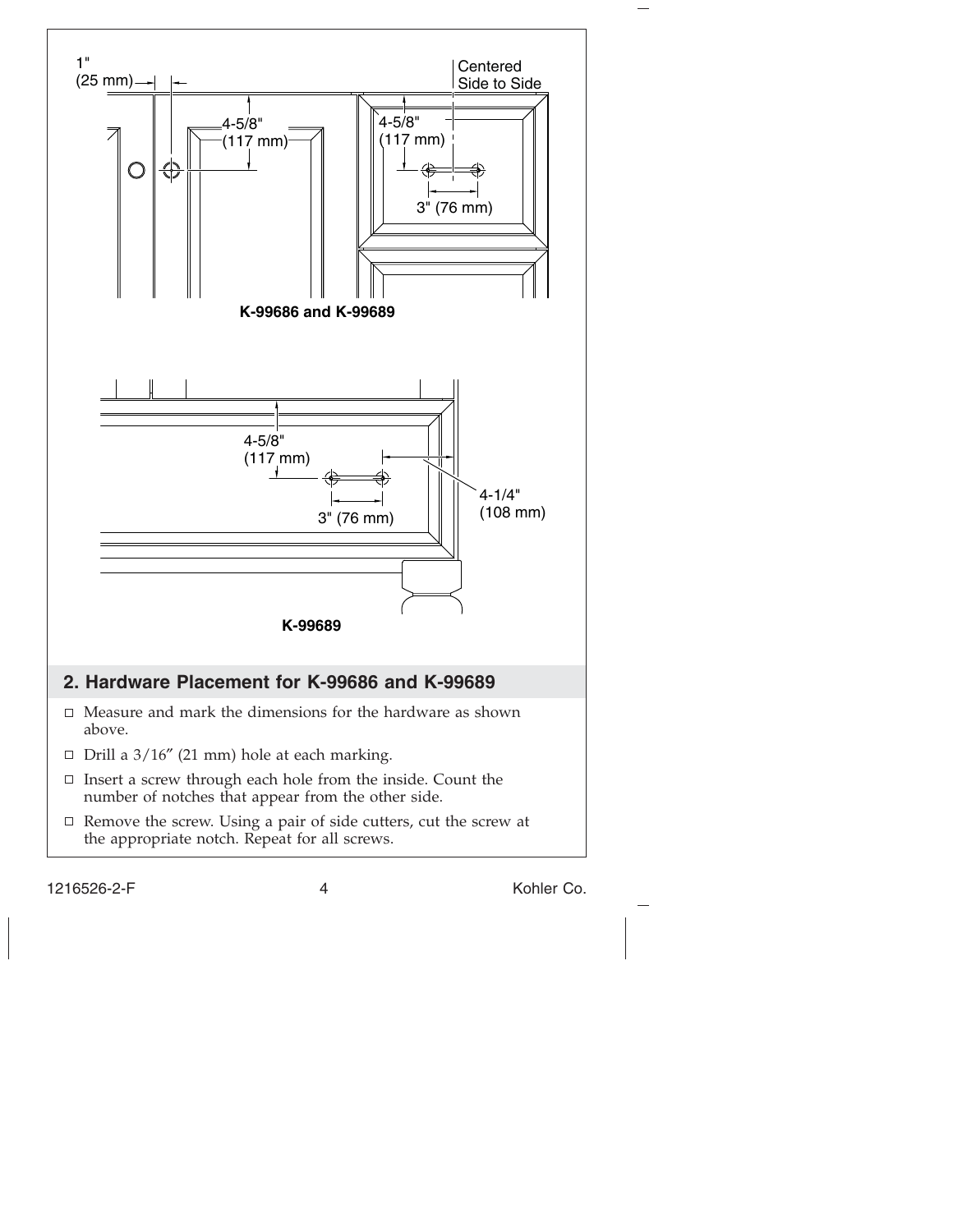| Hardware Placement for K-99686 and K-99689 (cont.)                                                                        |  |  |  |  |  |
|---------------------------------------------------------------------------------------------------------------------------|--|--|--|--|--|
| $\hfill \Box$<br>Insert a screw through each hole and align them with the<br>handles. Thread the screws into the handles. |  |  |  |  |  |
|                                                                                                                           |  |  |  |  |  |
|                                                                                                                           |  |  |  |  |  |
|                                                                                                                           |  |  |  |  |  |
|                                                                                                                           |  |  |  |  |  |
|                                                                                                                           |  |  |  |  |  |
|                                                                                                                           |  |  |  |  |  |
|                                                                                                                           |  |  |  |  |  |
|                                                                                                                           |  |  |  |  |  |
|                                                                                                                           |  |  |  |  |  |
|                                                                                                                           |  |  |  |  |  |
|                                                                                                                           |  |  |  |  |  |
|                                                                                                                           |  |  |  |  |  |
|                                                                                                                           |  |  |  |  |  |
|                                                                                                                           |  |  |  |  |  |
|                                                                                                                           |  |  |  |  |  |

Kohler Co. 5 1216526-2-F

 $\overline{\phantom{0}}$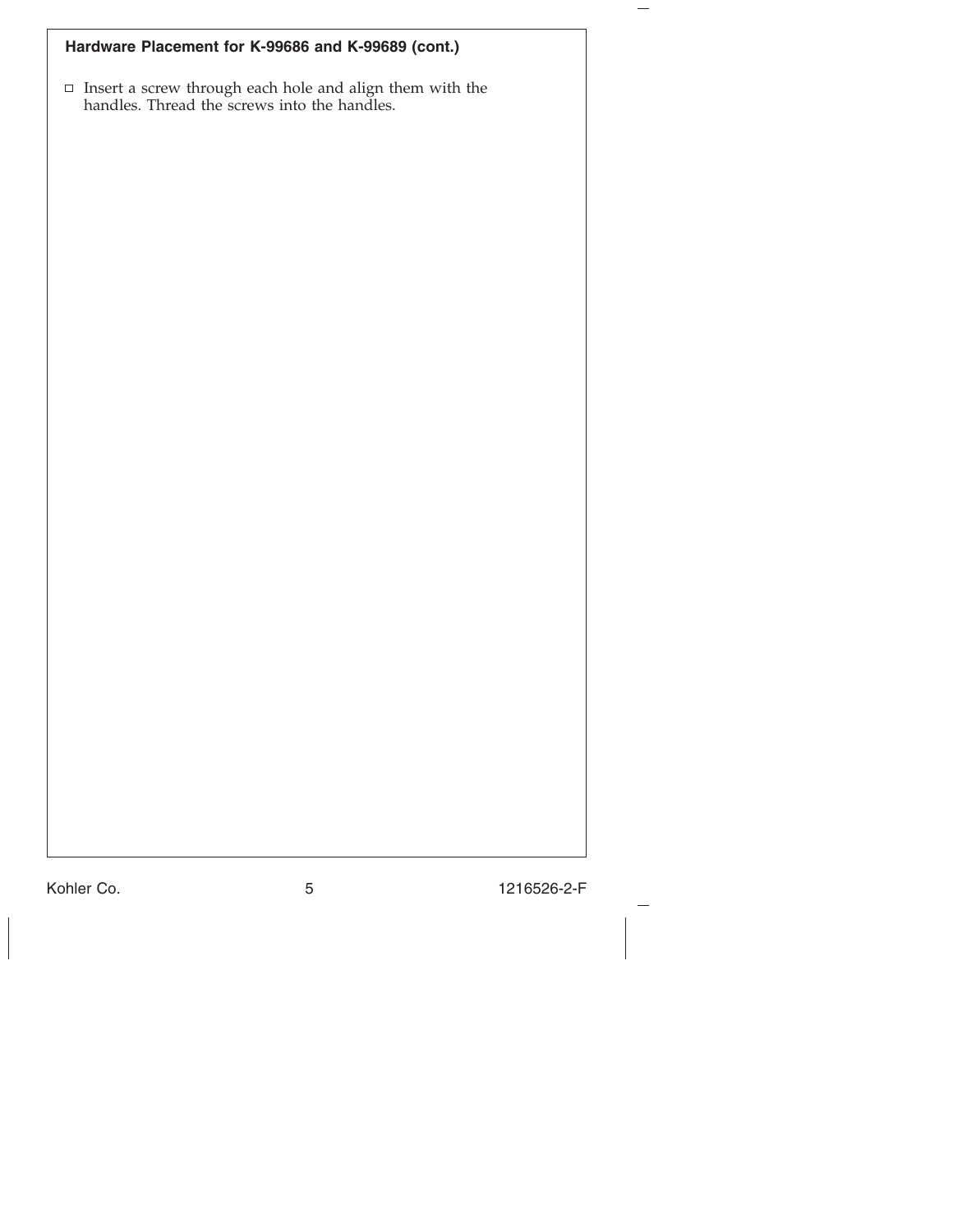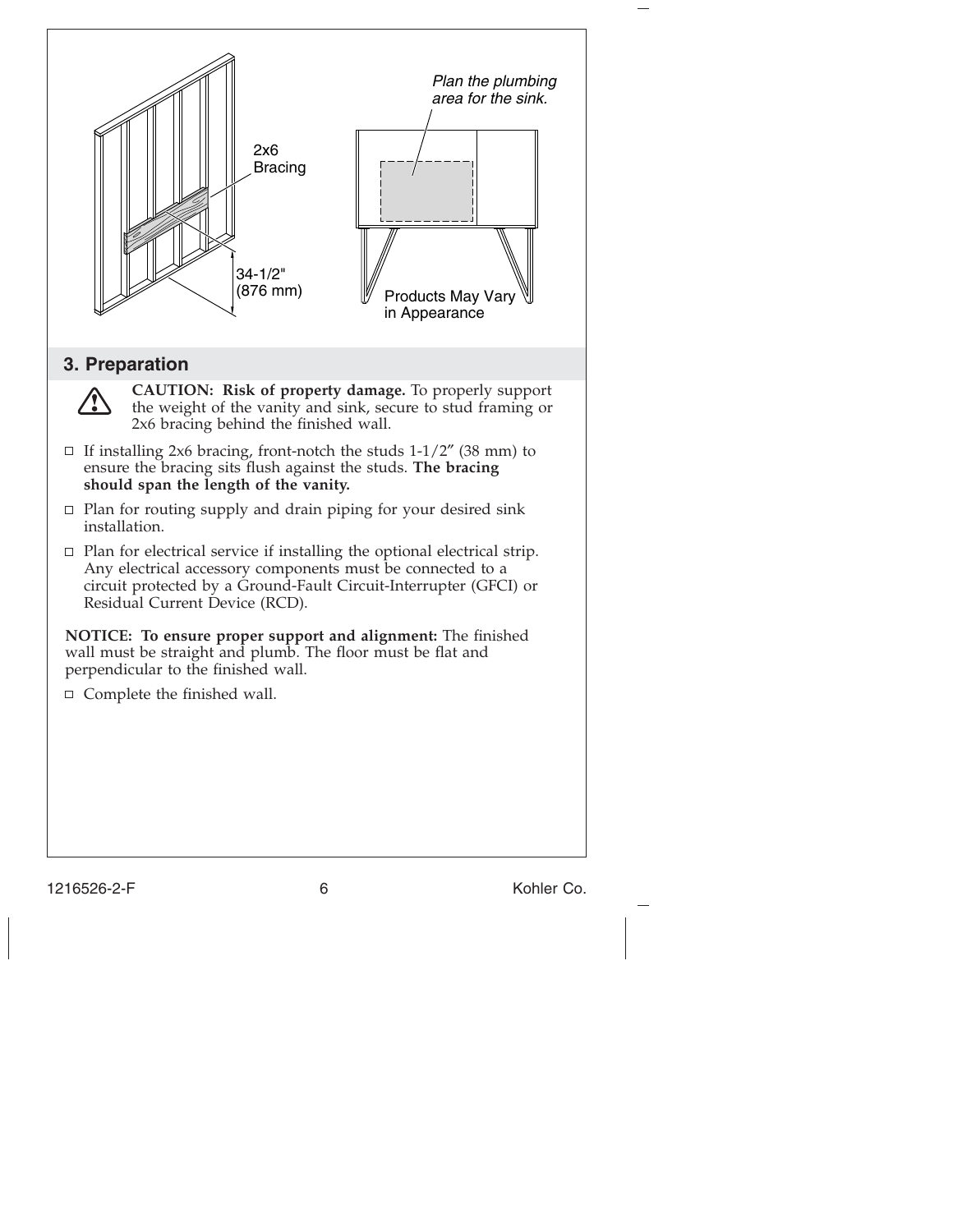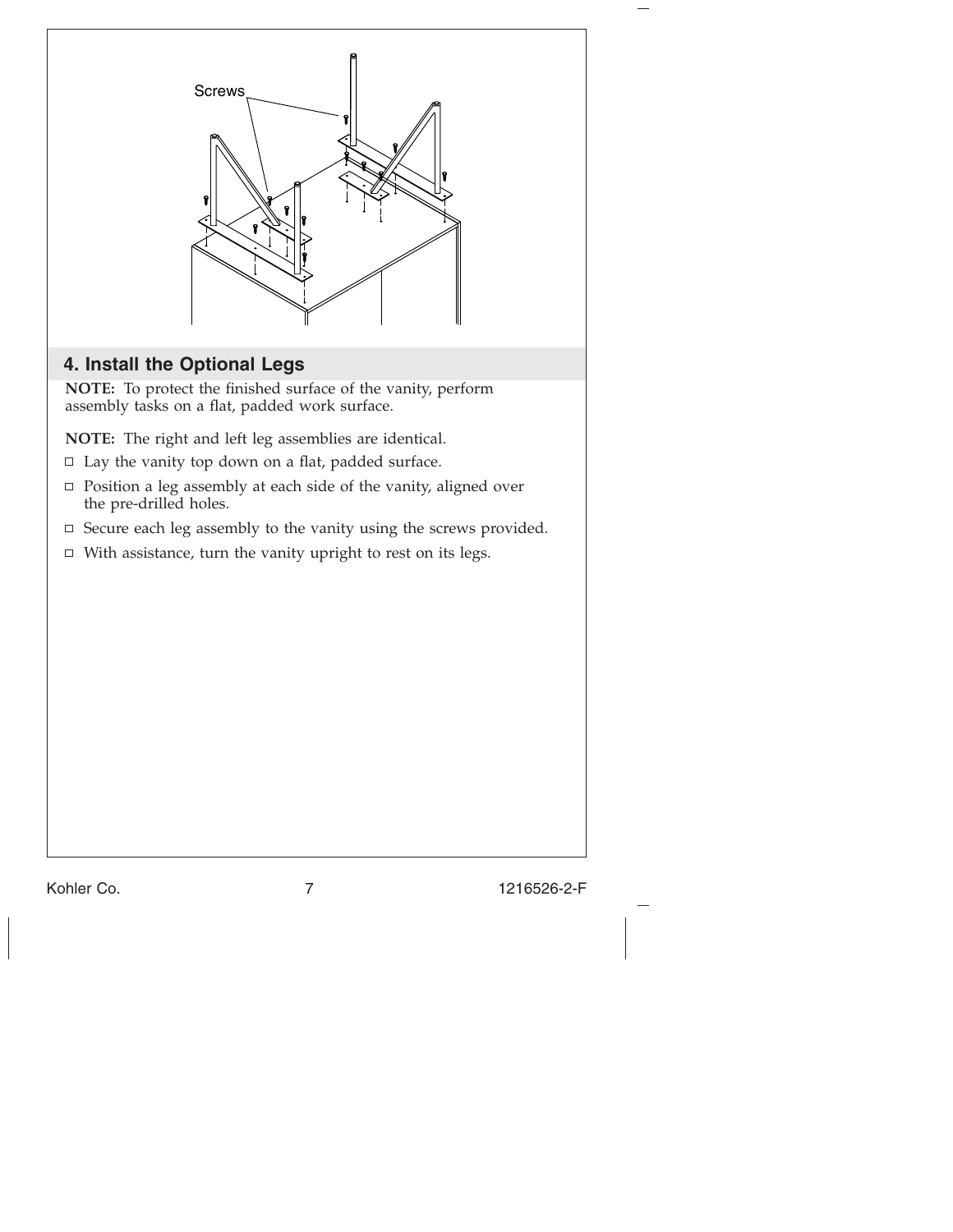

1216526-2-F 8 8 Kohler Co.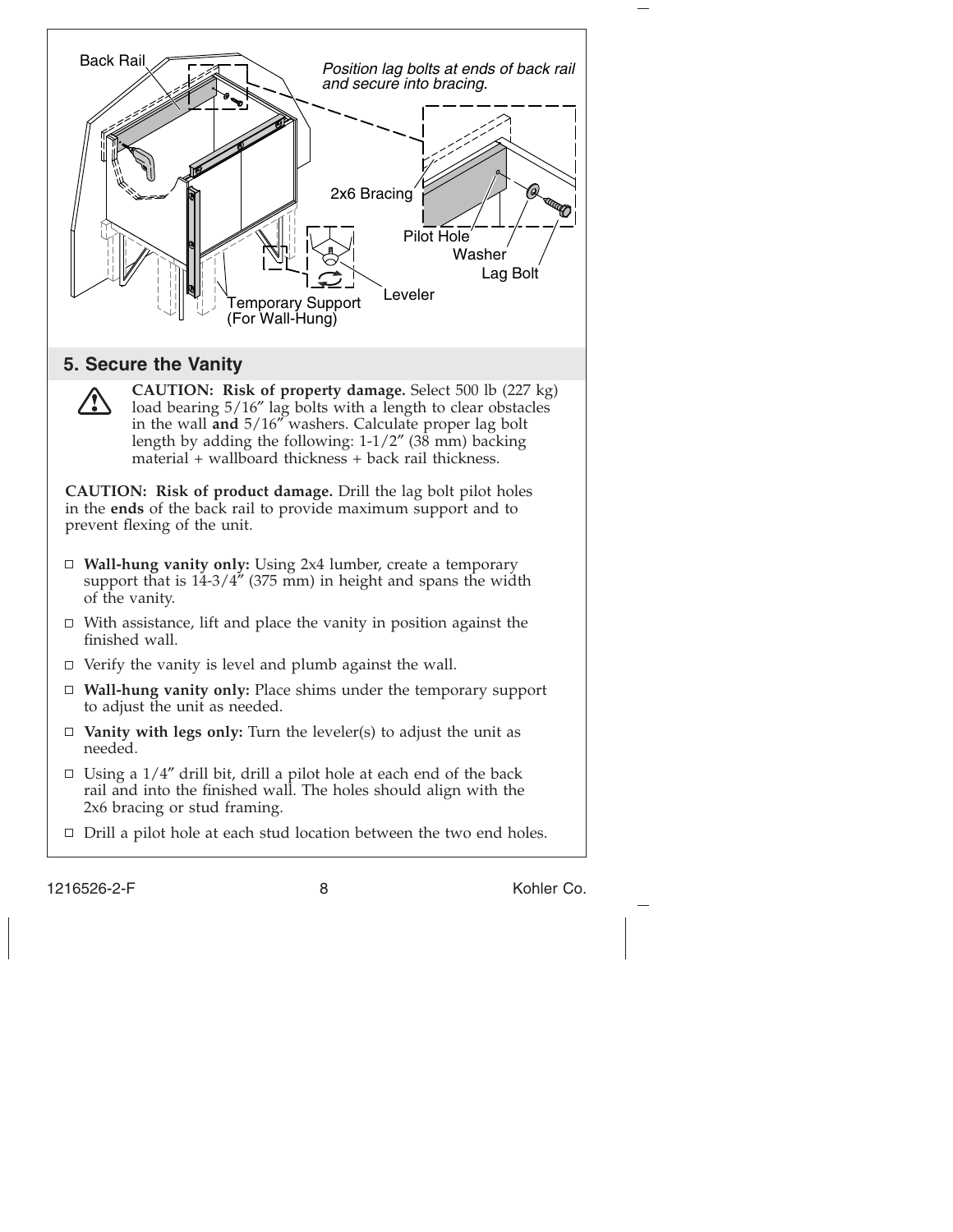# **Secure the Vanity (cont.)**

- Secure the vanity to the wall with 5/16″ lag bolts and washers (not provided). **The lag bolts should engage the 2x6 bracing and/or all studs behind the rail.**
- $\Box~$  If used, remove and discard the temporary support once the vanity is properly installed.
- $\Box$  Install optional accessories (shelves, drawers, other) as desired. Refer to the instructions packed with the accessories.

Kohler Co. 9 1216526-2-F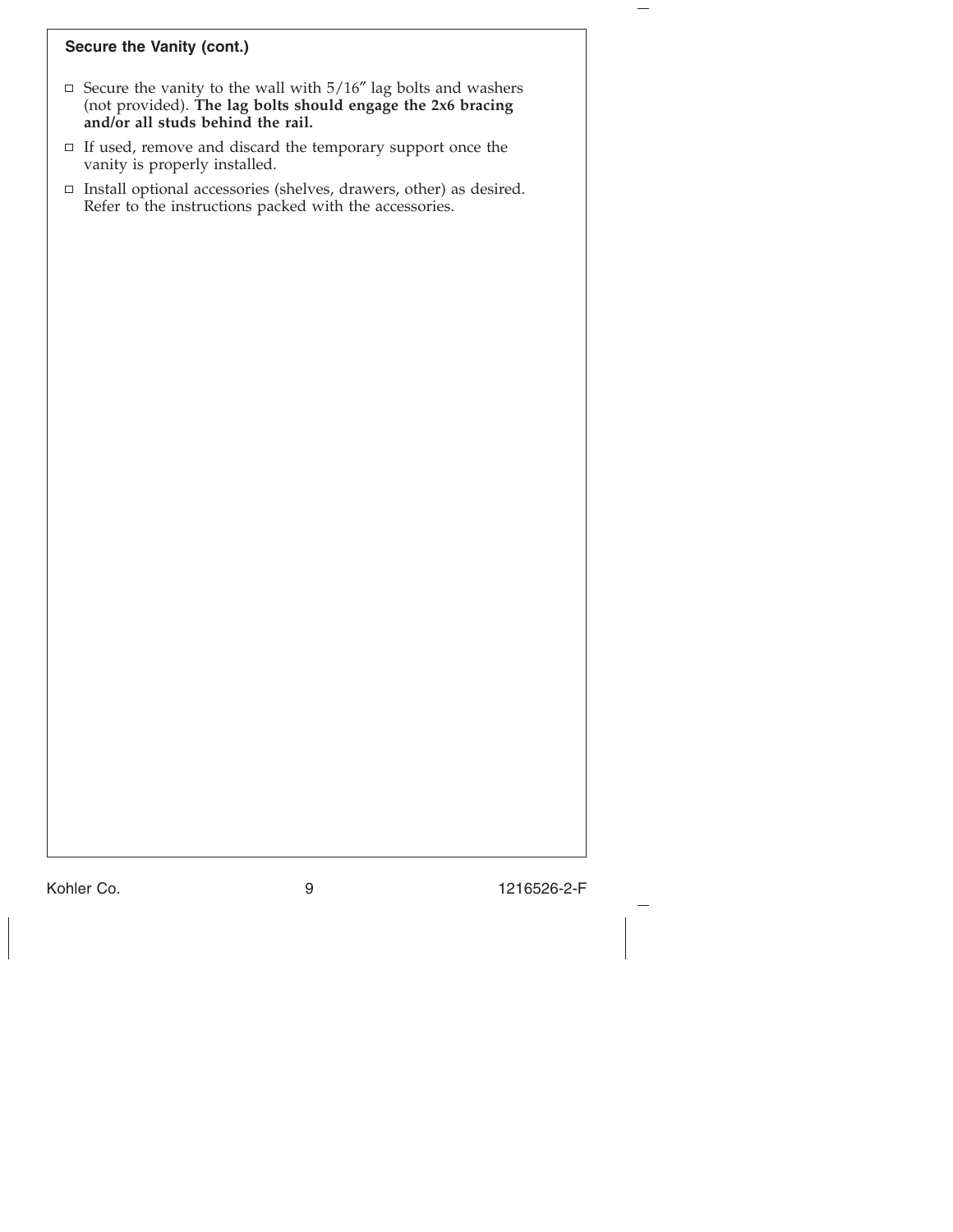| <b>Adjust the Door</b> | The hinges can be adjusted for proper door functionality and               |            |
|------------------------|----------------------------------------------------------------------------|------------|
| $\Box$<br>alignment.   | $\Box$ Refer to the illustration and note the screwdriver location for the |            |
| desired adjustment.    |                                                                            |            |
| 1216526-2-F            | 10                                                                         | Kohler Co. |
|                        |                                                                            |            |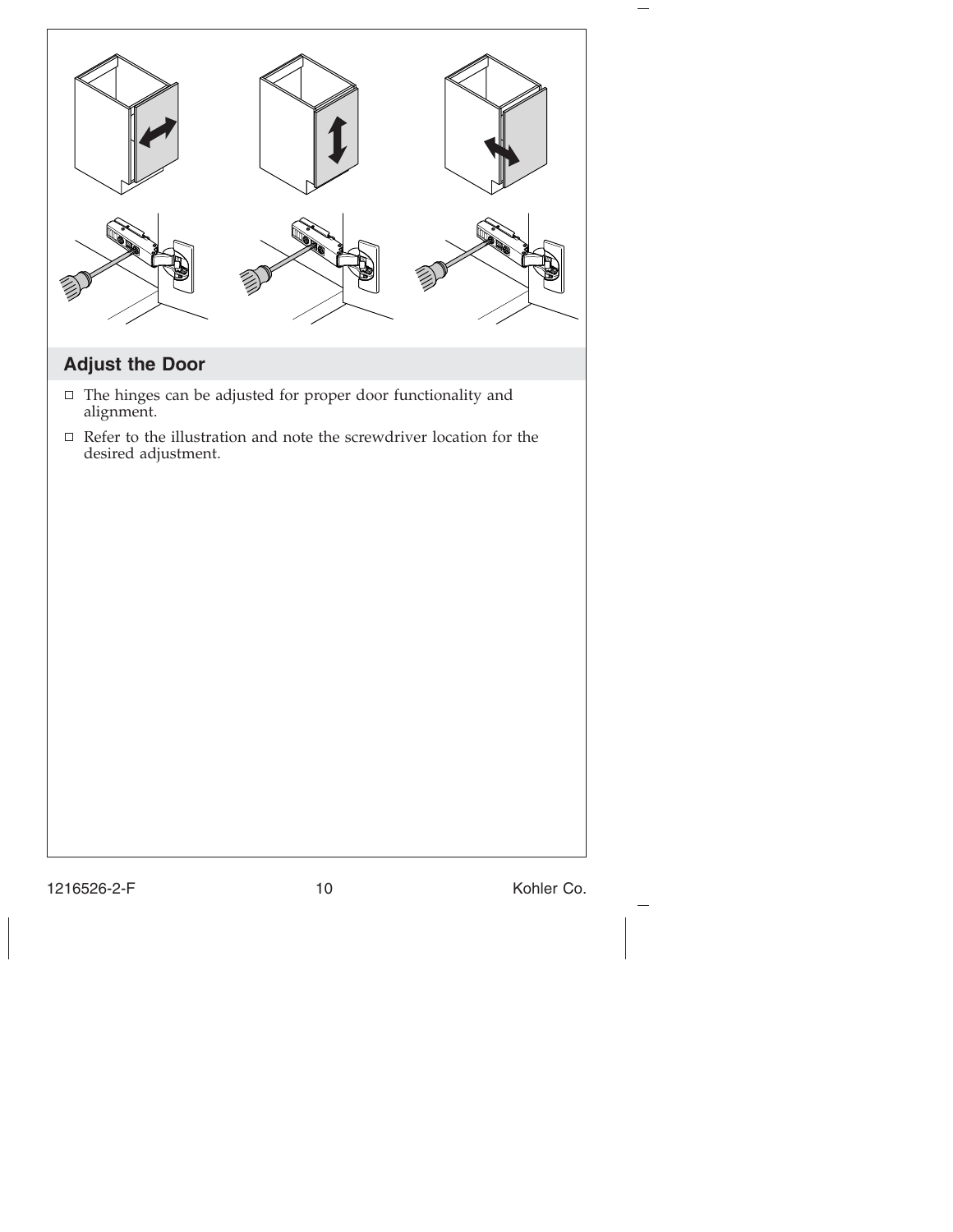

Kohler Co. 2012 1216526-2-F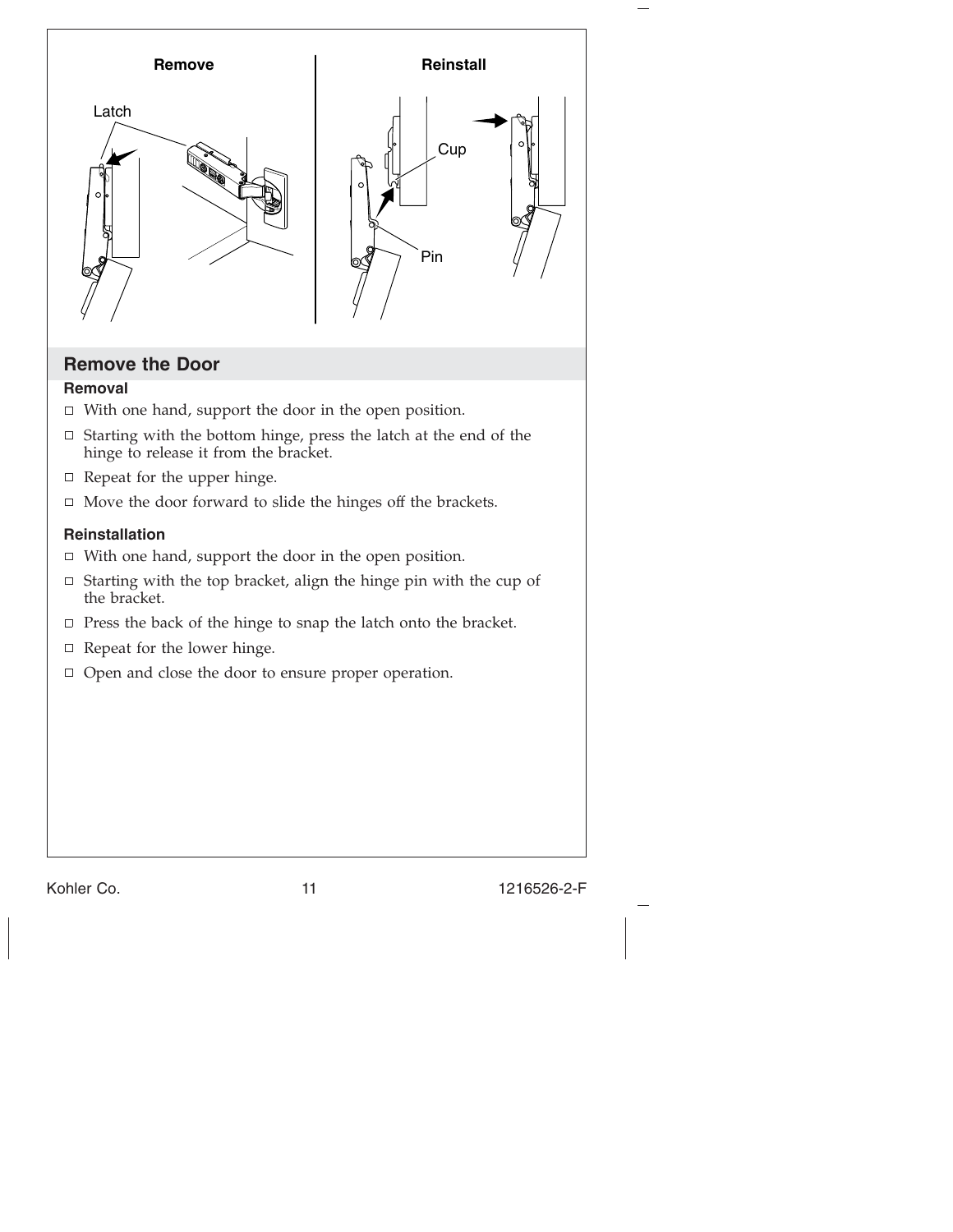

1216526-2-F 12 Kohler Co.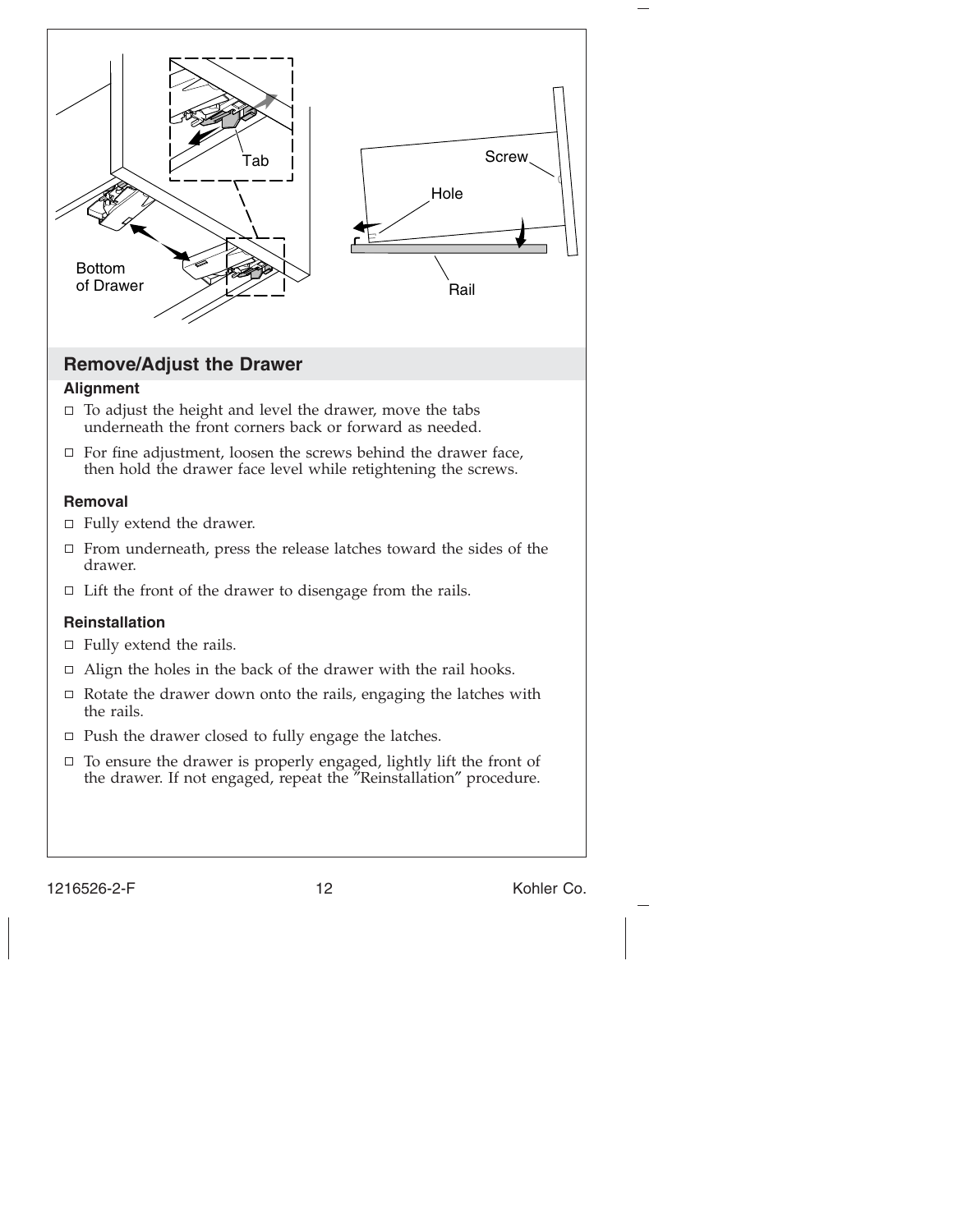# **Care and Cleaning**

For best results, keep the following in mind when caring for your KOHLER product:

- Blot spills immediately with a soft, damp cloth.
- Test cleaners in a discrete location first, such as the inside of a door, to ensure that there is no adverse reaction.
- Do not expose wood furniture to direct sunlight, drying heat sources, or dampness.
- Protect wood surfaces by using felt, leather or cork under accessories. Never slide objects across wood surfaces.
- Dust frequently with a soft cloth in the direction of the grain.
- Use only products specifically made for cleaning wood. Avoid using oily polishes or waxes, or products containing silicone.
- Every six months, remove soil buildup by rubbing with a soft cloth dampened in a 50/50 solution of warm water and an ammonia-free detergent. Wipe clean with a cloth dampened in warm water. Wipe dry.
- Paint pens and touch-up markers are available to conceal scratches on the wood surface. These products may be purchased from a Kohler distributor or call 1-800-4-KOHLER for ordering information.

For detailed cleaning information and products to consider, visit www.kohler.com/clean. To order Care & Cleaning information, call 1-800-456-4537.

# **Warranty**

### **ONE-YEAR LIMITED WARRANTY**

KOHLER plumbing products are warranted to be free of defects in material and workmanship for one year from date of installation.

Kohler Co. will, at its election, repair, replace or make appropriate adjustment where Kohler Co. inspection discloses any such defects occurring in normal usage within one (1) year after installation. Kohler Co. is not responsible for removal or installation costs. **Use of in-tank toilet cleaners will void the warranty.**

To obtain warranty service contact Kohler Co. either through your Dealer, Plumbing Contractor, Home Center or E-tailer, or by writing Kohler Co., Attn.: Customer Care Center, 444 Highland Drive, Kohler,

Kohler Co. 2008. 2009. [13] The Motor Co. 216526-2-F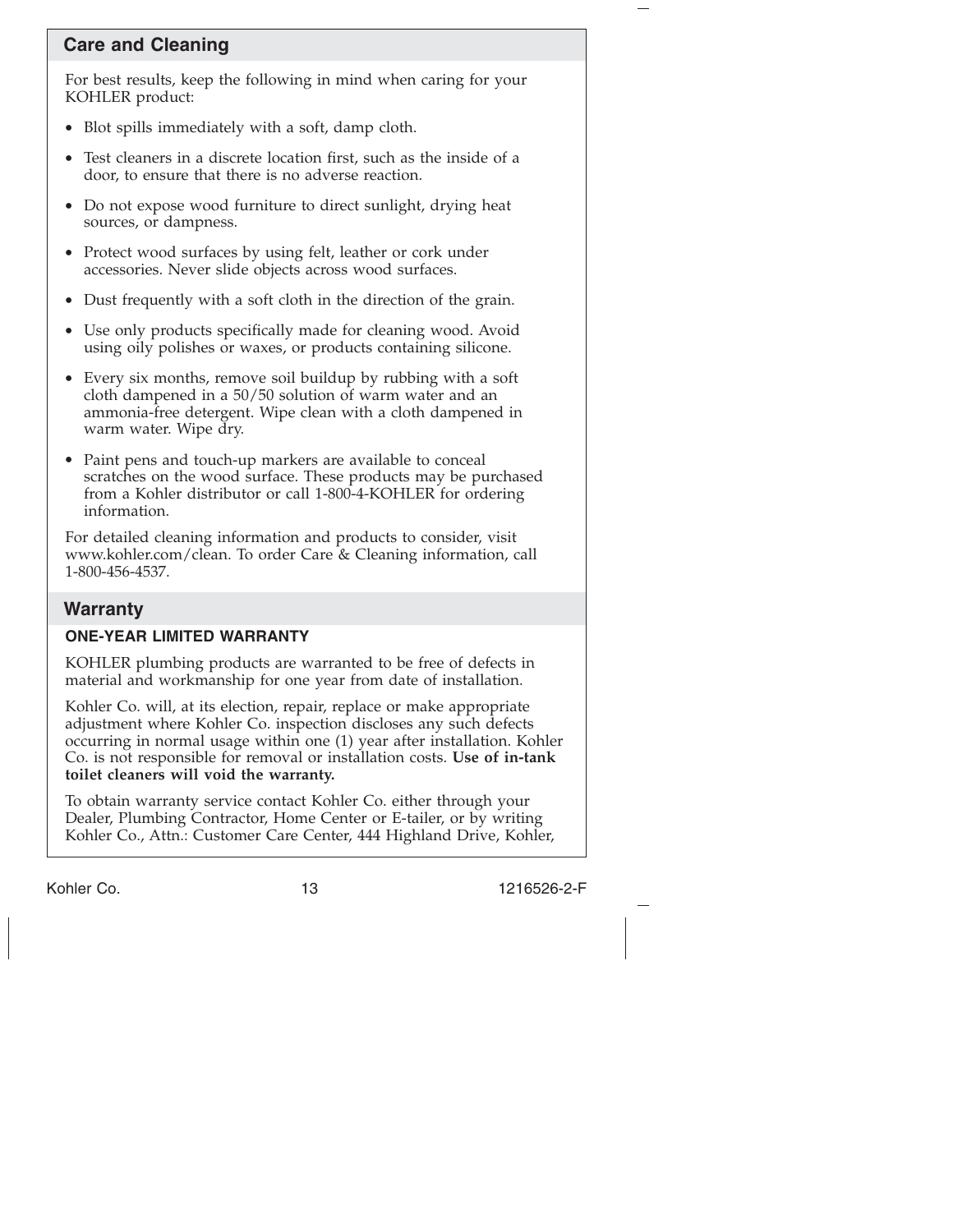#### **Warranty (cont.)**

WI 53044, USA, or by calling 1-800-4-KOHLER (1-800-456-4537) from within the USA and Canada, and 001-800-456-4537 from within Mexico, or visit www.kohler.com within the USA, www.ca.kohler.com from within Canada, or www.mx.kohler.com in Mexico.

**IMPLIED WARRANTIES INCLUDING THAT OF MERCHANTABILITY AND FITNESS FOR A PARTICULAR PURPOSE ARE EXPRESSLY LIMITED IN DURATION TO THE DURATION OF THIS WARRANTY. KOHLER CO. AND/OR SELLER DISCLAIM ANY LIABILITY FOR SPECIAL, INCIDENTAL OR CONSEQUENTIAL DAMAGES.** Some states/provinces do not allow limitations on how long an implied warranty lasts, or the exclusion or limitation of special, incidental or consequential damages, so these limitations and exclusions may not apply to you. This warranty gives you specific legal rights. You may also have other rights which vary from state/province to state/province.

#### **This is Kohler Co.'s exclusive written warranty.**

1216526-2-F 14 Kohler Co.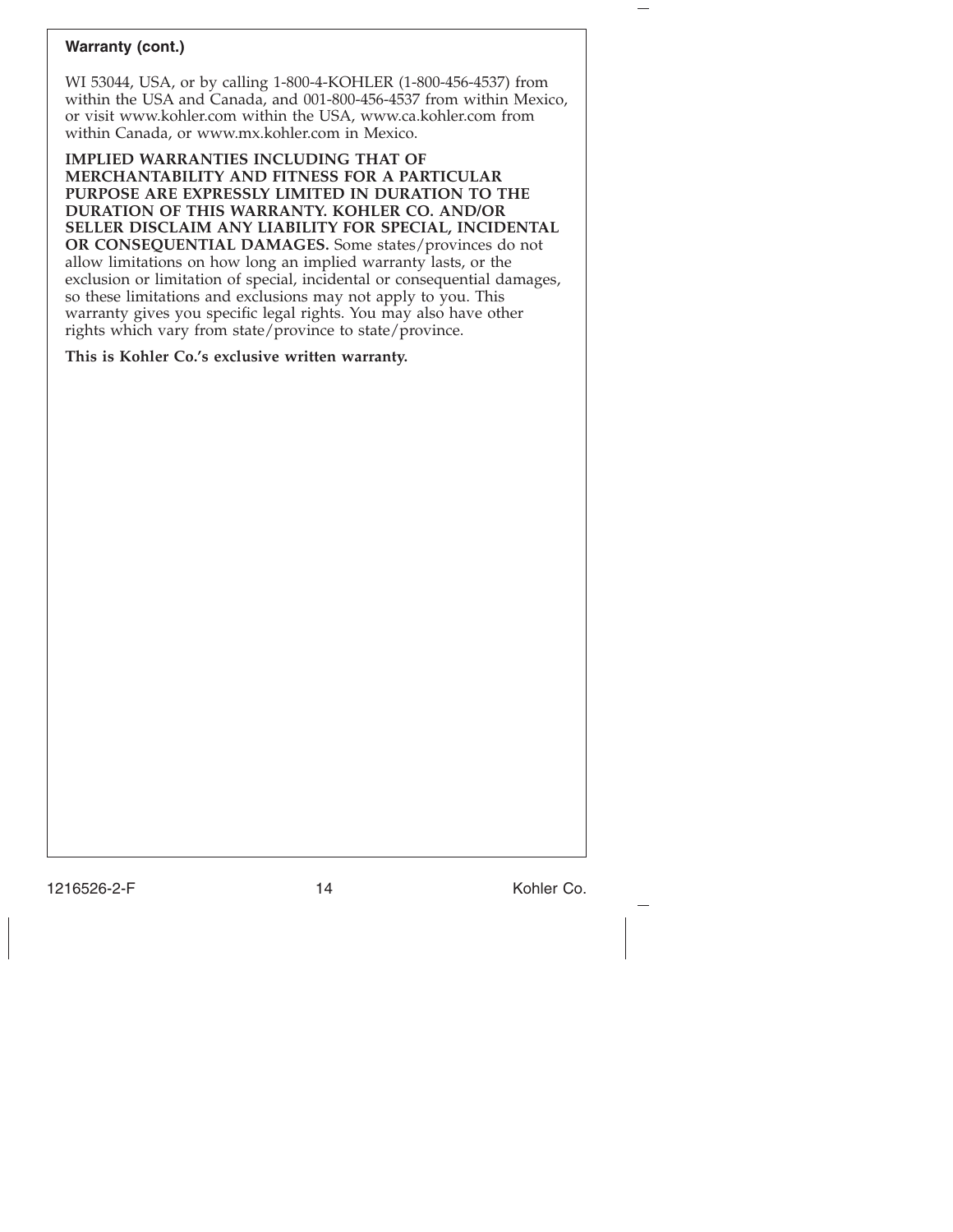# Guide d'installation et d'entretien Meuble de toilette

# **Outils et matériel Avant de commencer ATTENTION: Risque de dommages matériels.** Choisir des tire-fonds de 5/16″ porteurs de 500 lb (227 kg) avec une longueur adéquate pour dégager les obstacles dans le mur, **ainsi que des rondelles de** 5/16″. Calculer une longueur de tire-fonds adéquate en ajoutant les valeurs suivantes: matériau de renfort de 1-1/2″ (38 mm) + épaisseur de panneau mural + épaisseur de rail arrière. **IMPORTANT! Risque d'endommagement du produit.** Ne pas modifier le meuble de toilette. Ceci pourrait compromettre la stabilité structurelle. **AVIS:** Du mastic à l'acrylique siliconisé **doit** être utilisé pour sécuriser un lavabo ou un comptoir sur le meuble. Ne pas utiliser de mastic à la silicone à 100%, car cela endommagera la finition du meuble. **AVIS:** Tous les composants électriques doivent être raccordés à un circuit protégé par un disjoncteur de fuite de terre (GFCI) ou à un dispositif de protection à courant résiduel (RCD). Respecter tous les codes électriques locaux. Plus: • Vis à bois • 2x6, 2x4 (Optionnels) • Tire-fond 5/16" et rondelles [Porteur min 500 lb (227 kg)] • Clés à douille • Couteaux latéraux

Kohler Co. Français-1 1216526-2-F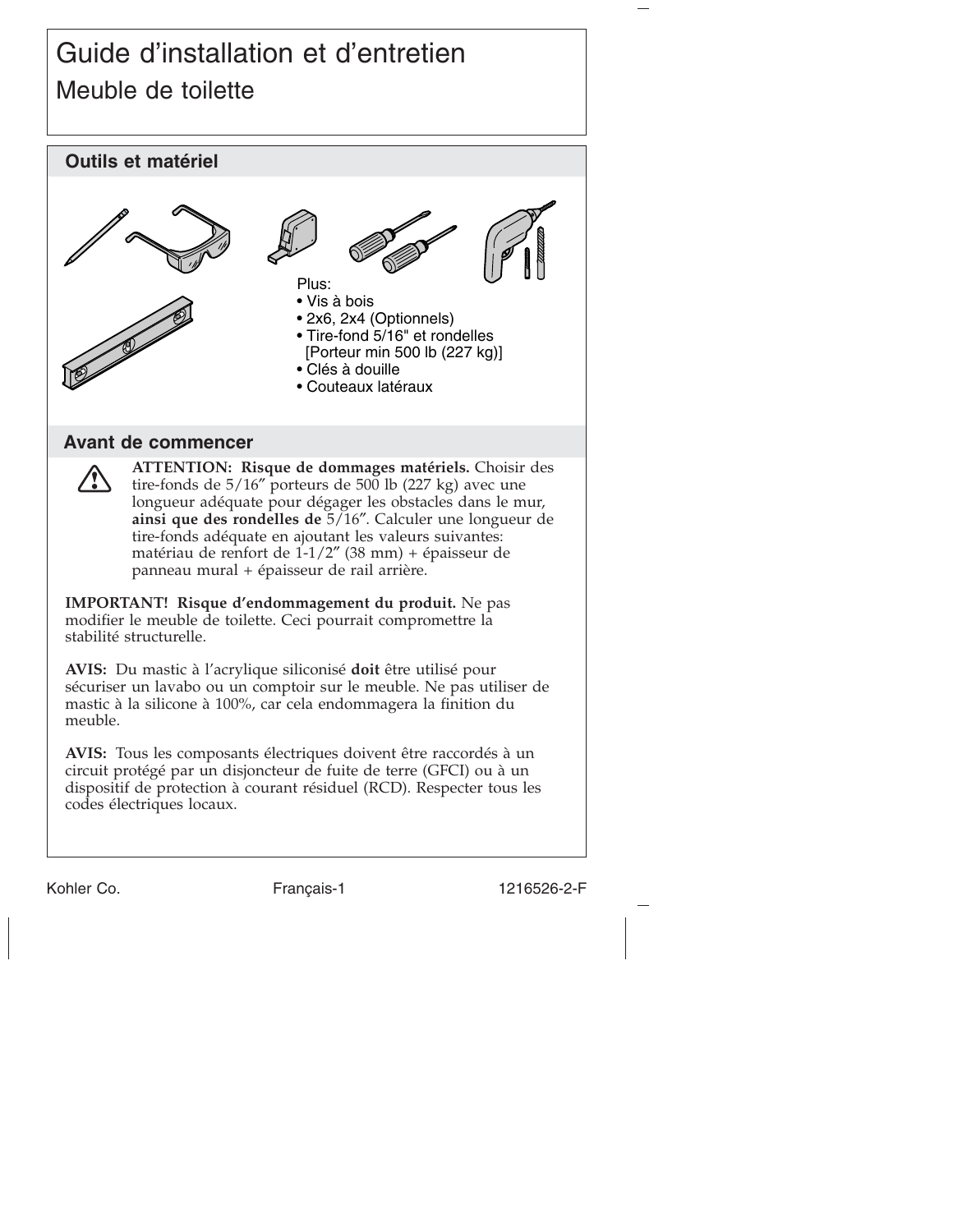#### **Avant de commencer (cont.)**

- Le produit en question peut être différent de celui qui est illustré. Les procédures d'installation restent les mêmes.
- Respecter tous les codes de construction locaux.
- $\Box$  Deux personnes doivent installer ce produit.
- Fixer le meuble de toilette sur l'ossature. Lorsque possible, fournir une entretoise 2x6 à l'arrière du mur fini pour fournir un support supplémentaire.
- Ce meuble de toilette est conçu pour permettre à la plupart des moulures de base de passer derrière le meuble de toilette.
- Pour faciliter l'installation, retirer les tiroirs du meuble de toilette avant de commencer. Se reporter à la section dans ce guide pour une dépose appropriée.

1216526-2-F Français-2 Kohler Co.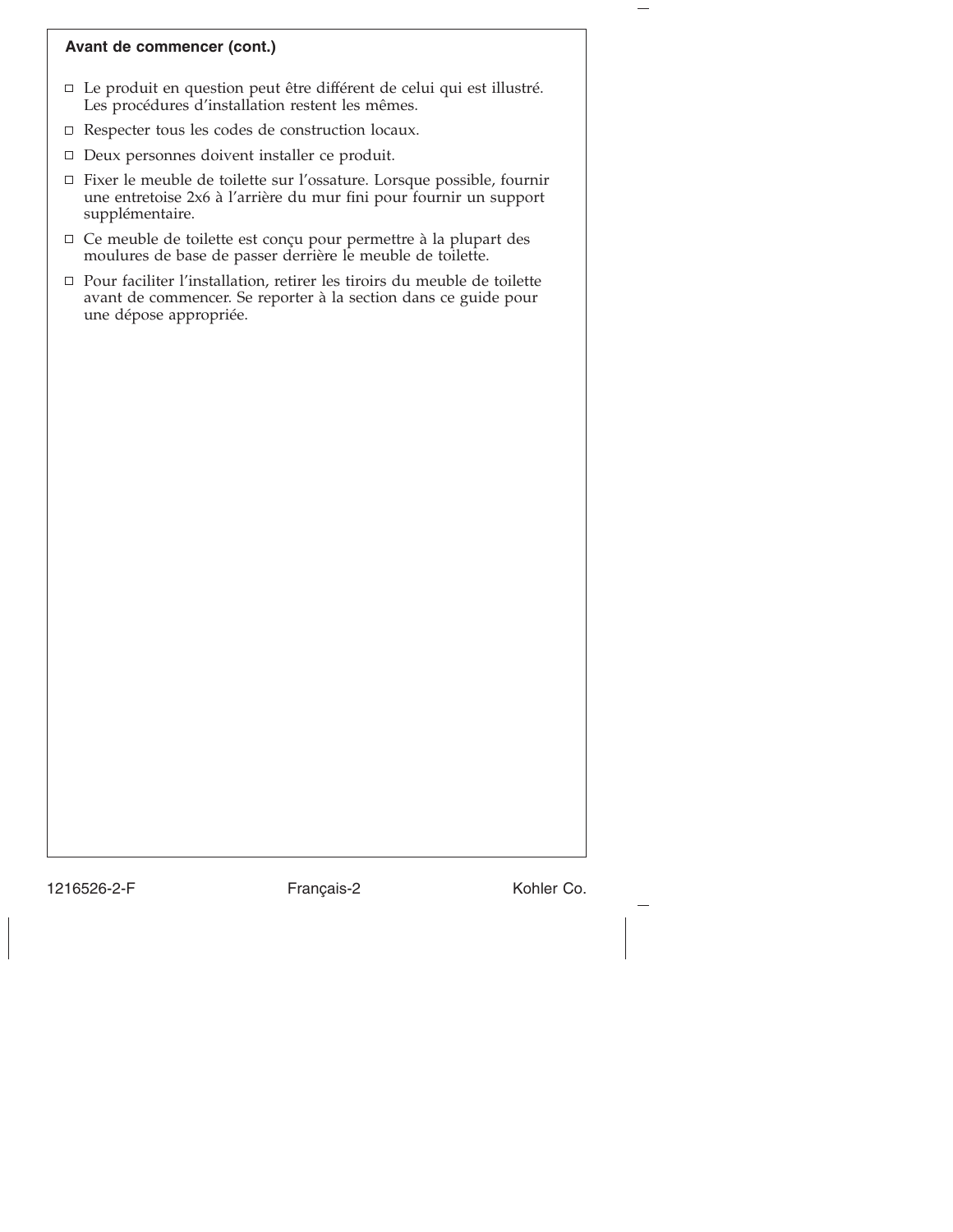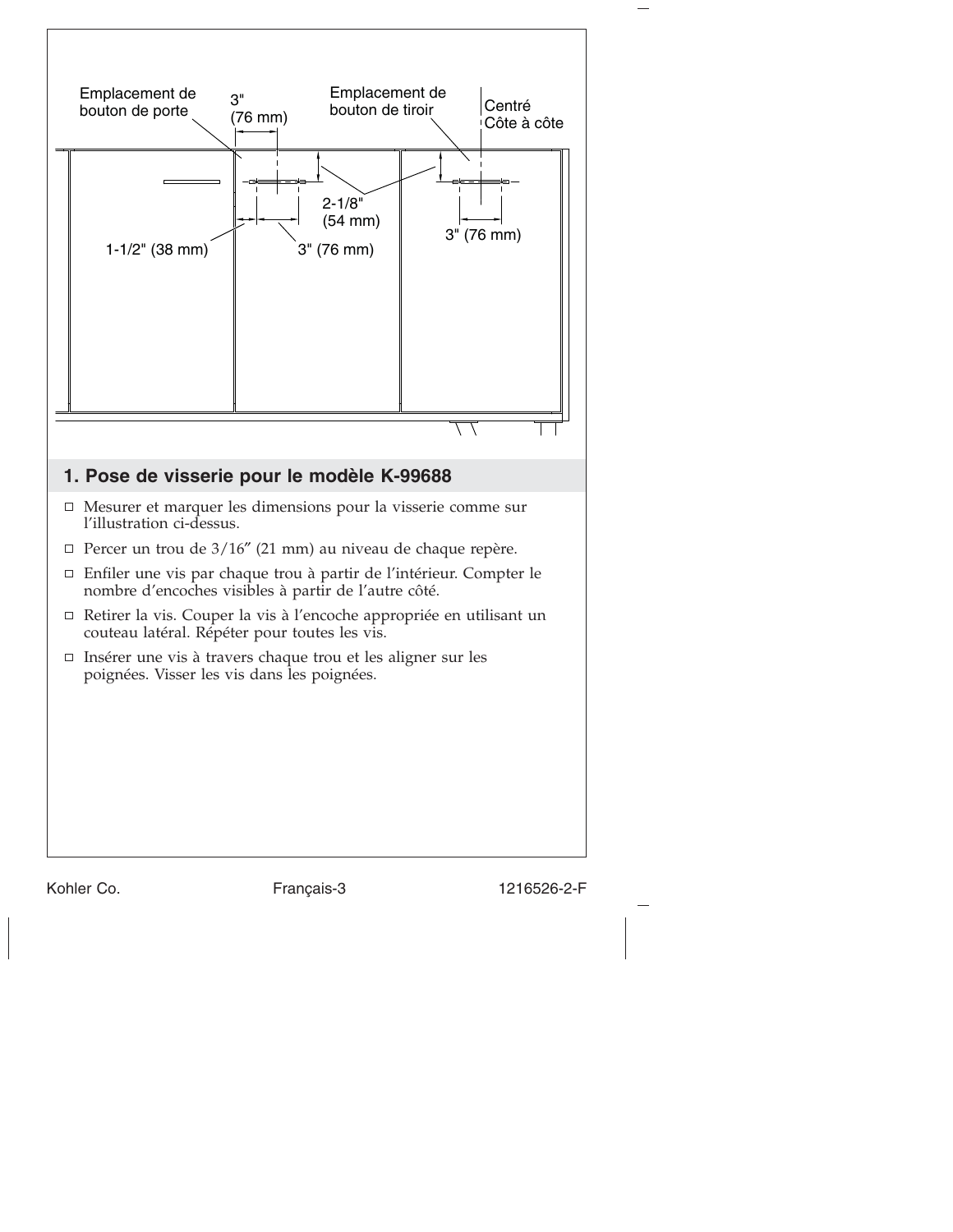

1216526-2-F Français-4 Kohler Co.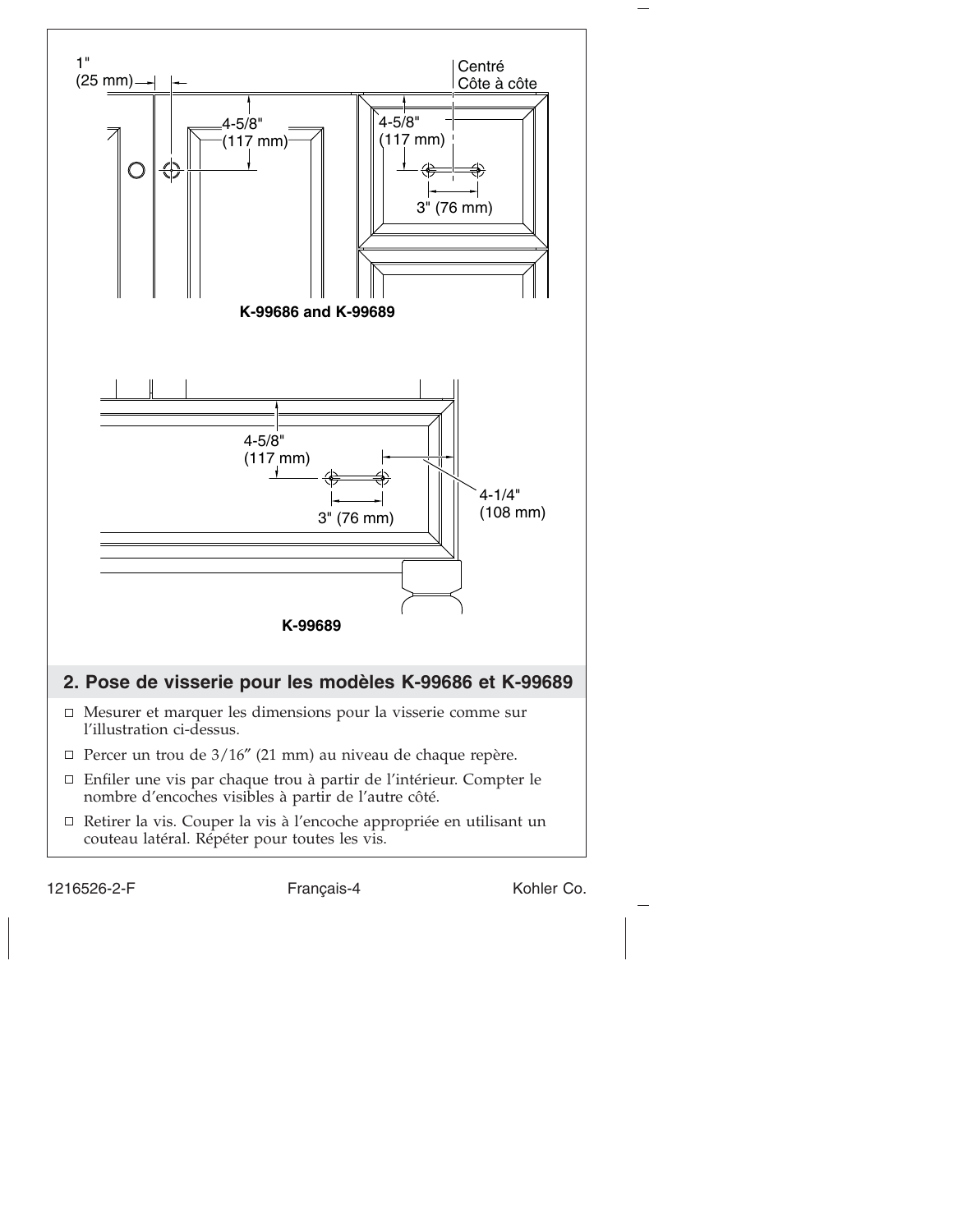| Pose de visserie pour les modèles K-99686 et K-99689 (cont.) |  |
|--------------------------------------------------------------|--|
|--------------------------------------------------------------|--|

Insérer une vis à travers chaque trou et les aligner sur les poignées. Visser les vis dans les poignées.

Kohler Co. Français-5 1216526-2-F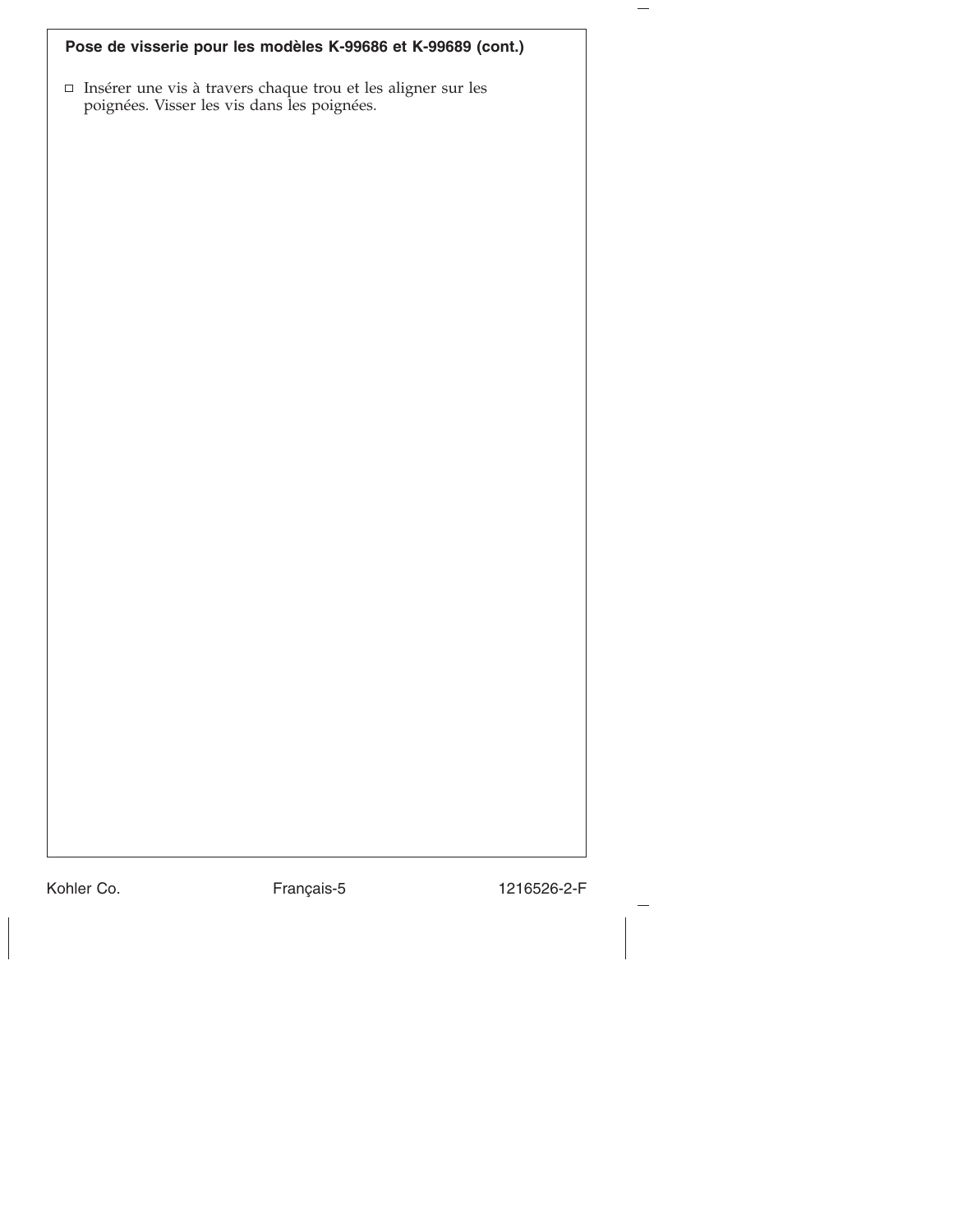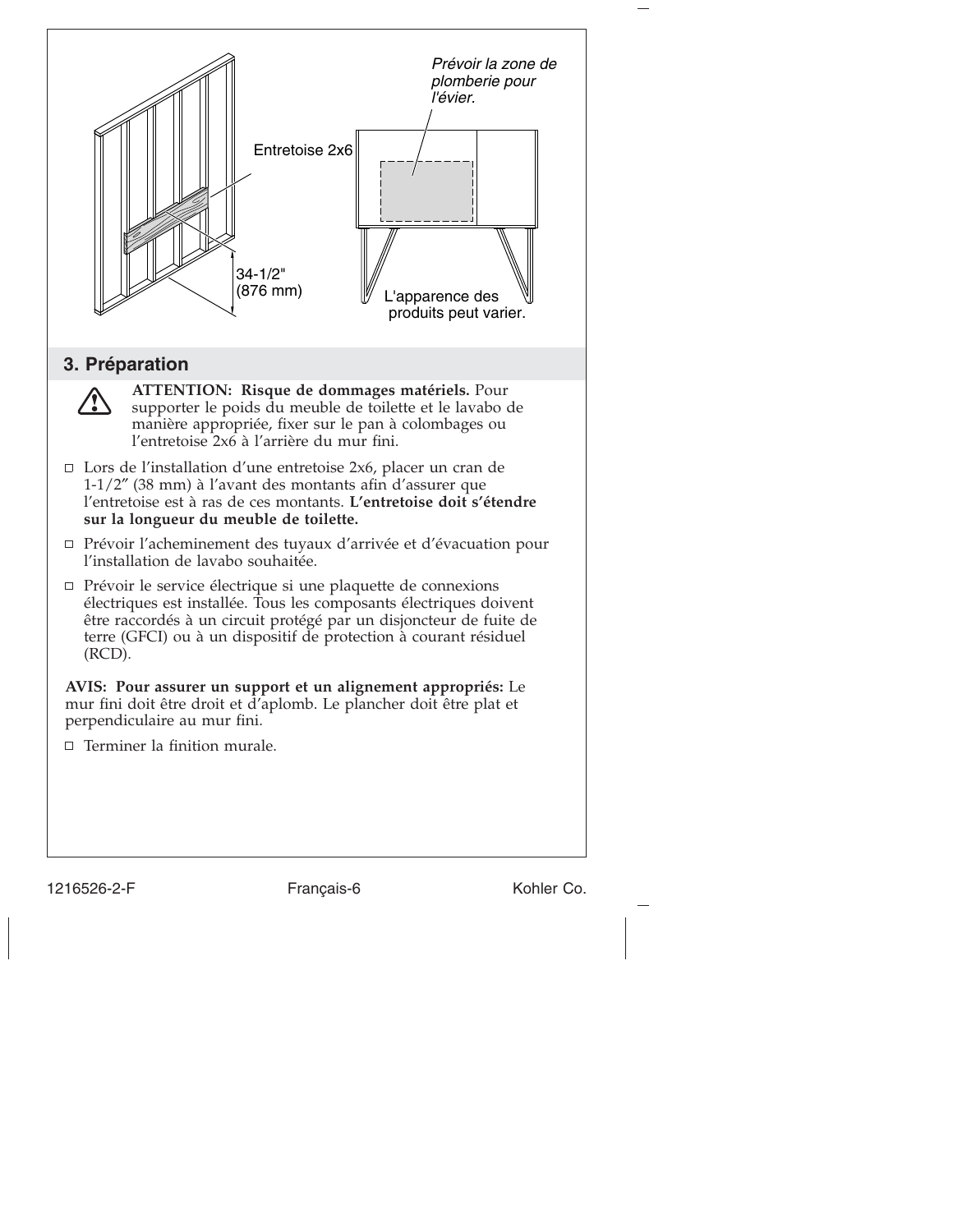

# **4. Installer les pieds en option**

**REMARQUE:** Pour protéger la surface finie du meuble de toilette, exécuter les tâches d'assemblage sur une surface de travail plate et rembourrée.

**REMARQUE:** Les ensembles de pieds de droite et de gauche sont identiques.

- Poser le meuble de toilette sur une surface plate et rembourrée.
- Positionner un ensemble de pieds sur chaque côté du meuble de toilette, en l'alignant par-dessus les trous prépercés.
- Sécuriser chaque ensemble de pieds sur le meuble de toilette à l'aide des vis fournies.
- Avec de l'aide, tourner le meuble de toilette à la verticale pour qu'il repose sur ses pieds.

Kohler Co. **Français-7** 1216526-2-F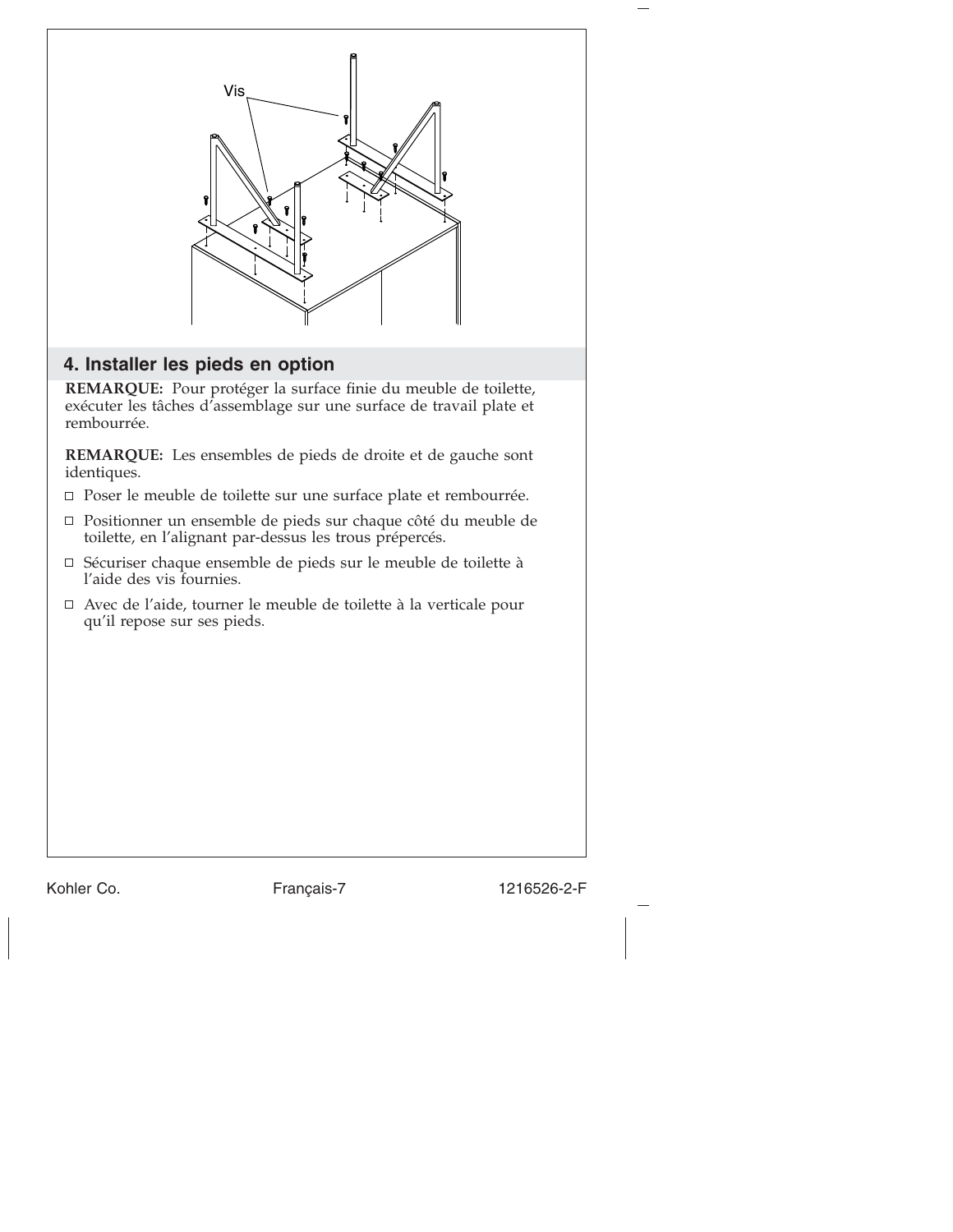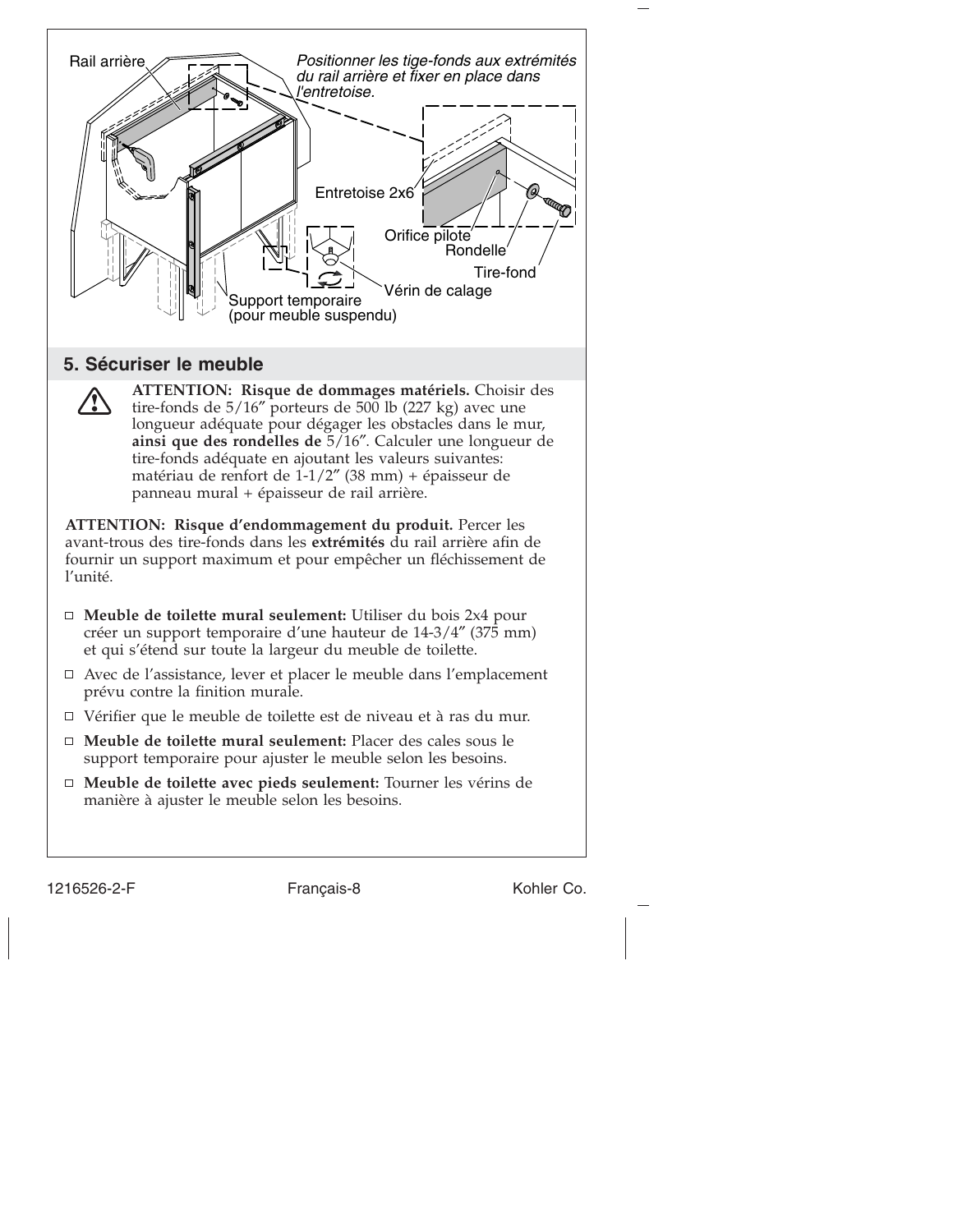#### **Sécuriser le meuble (cont.)**

- $\Box$  Utiliser un foret de 1/4" pour percer un trou pilote à travers chaque côté du rail arrière et dans le mur fini. Les trous doivent être alignés sur l'entretoise 2x6 ou le pan à colombages.
- $\Box$  Percer un trou pilote à chaque emplacement de montant, entre les deux trous d'extrémité.
- Sécuriser le meuble sur le mur à l'aide de deux tire-fonds de 5/16″ et des rondelles (non fournis). **Les tire-fonds doivent engager l'entretoise 2x6 et/ou tous les montants se trouvant à l'arrière du rail/**
- $\Box$  S'il a été utilisé, retirer et jeter le support temporaire une fois que le meuble de toilette est installé correctement.
- Installer les accessoires en option (étagères, tiroirs, autres) comme souhaité. Se reporter aux instructions accompagnant les accessoires.

Kohler Co. Français-9 1216526-2-F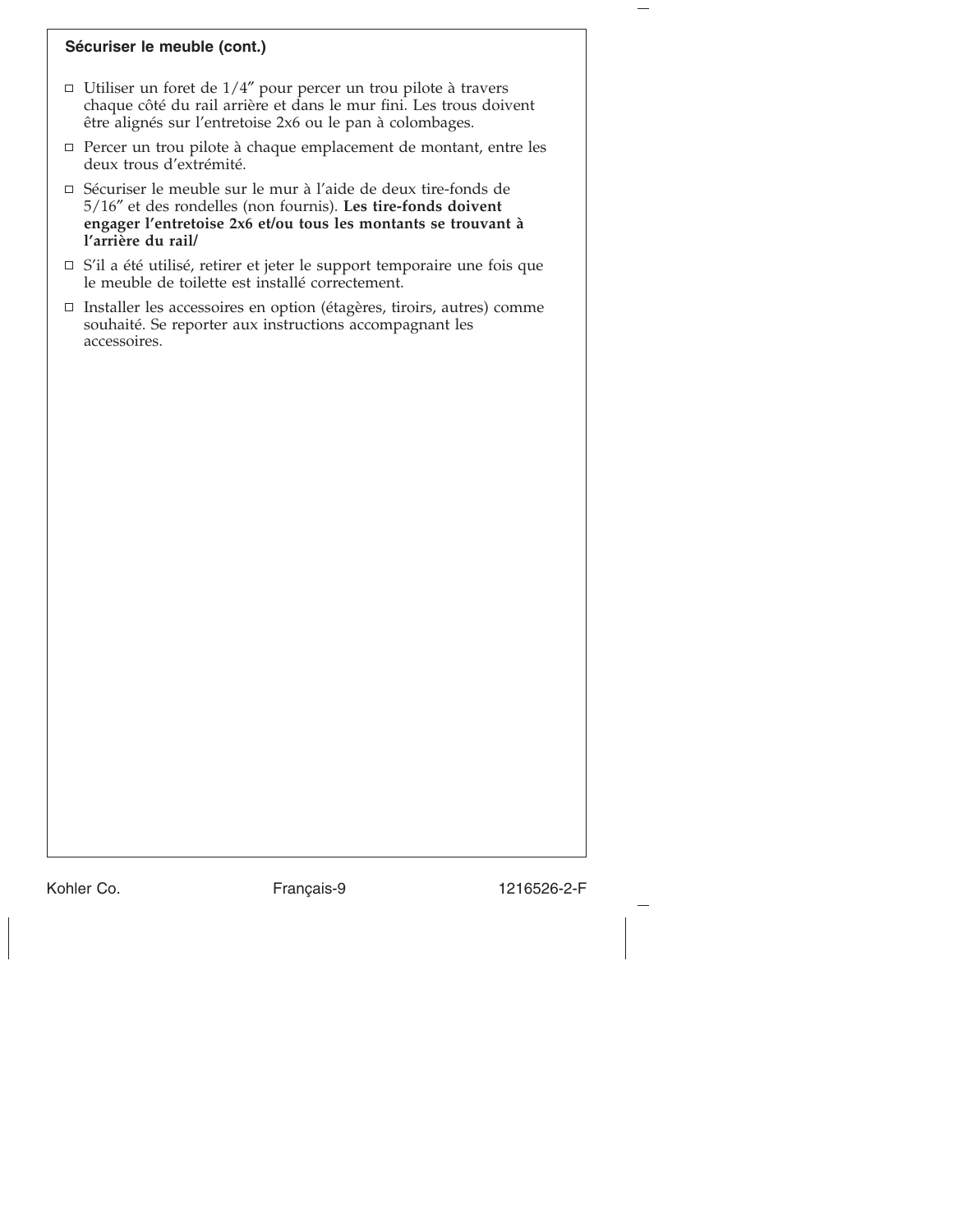| Ajuster la porte          |                                                                                                                                                                                                   |            |
|---------------------------|---------------------------------------------------------------------------------------------------------------------------------------------------------------------------------------------------|------------|
| pour le réglage souhaité. | $\Box$<br>Les charnières peuvent être ajustées pour assurer une fonctionnalité et un alignement appropriés de la porte.<br>$\Box$ Se référer à l'illustration et noter l'emplacement du tournevis |            |
| 1216526-2-F               | Français-10                                                                                                                                                                                       | Kohler Co. |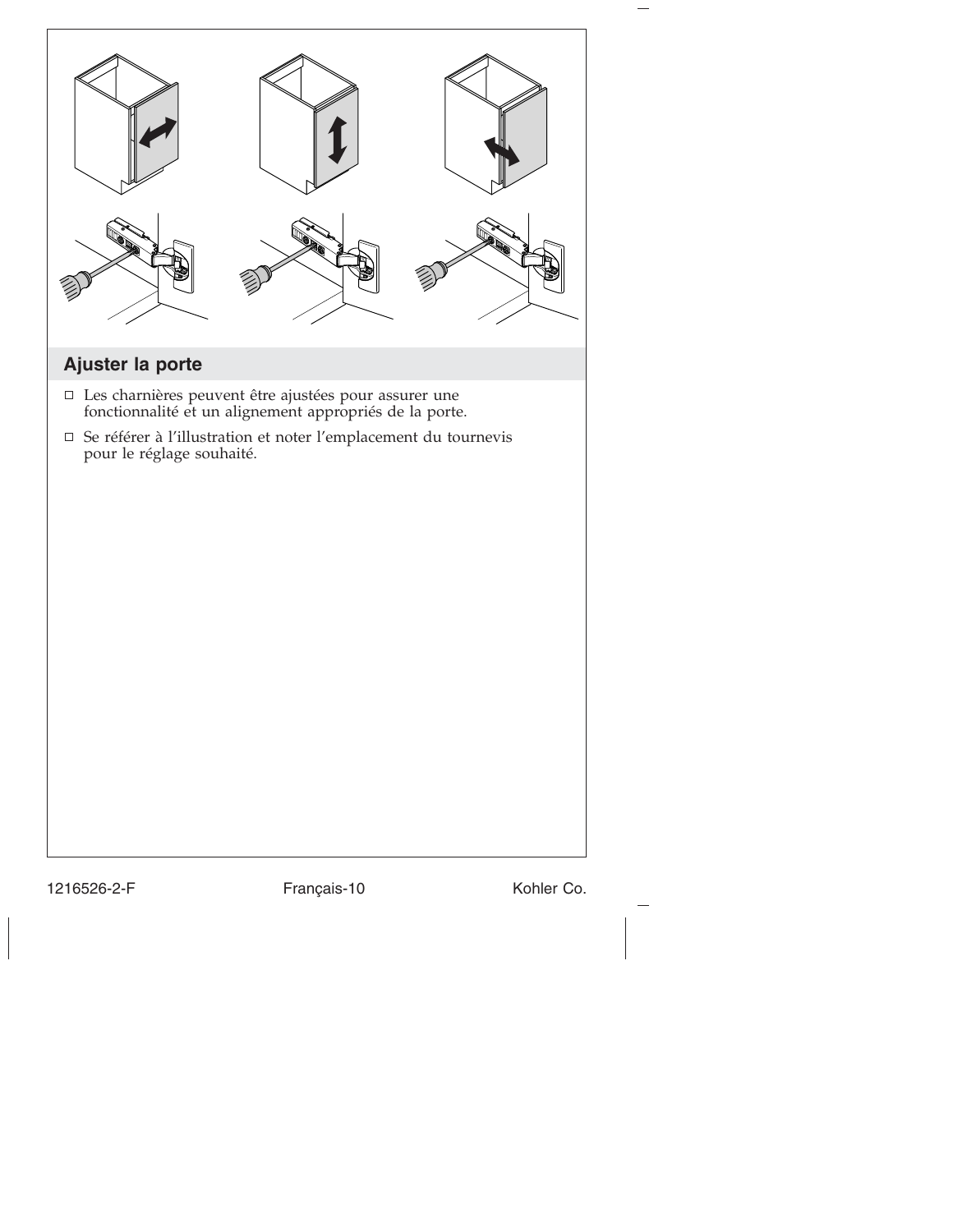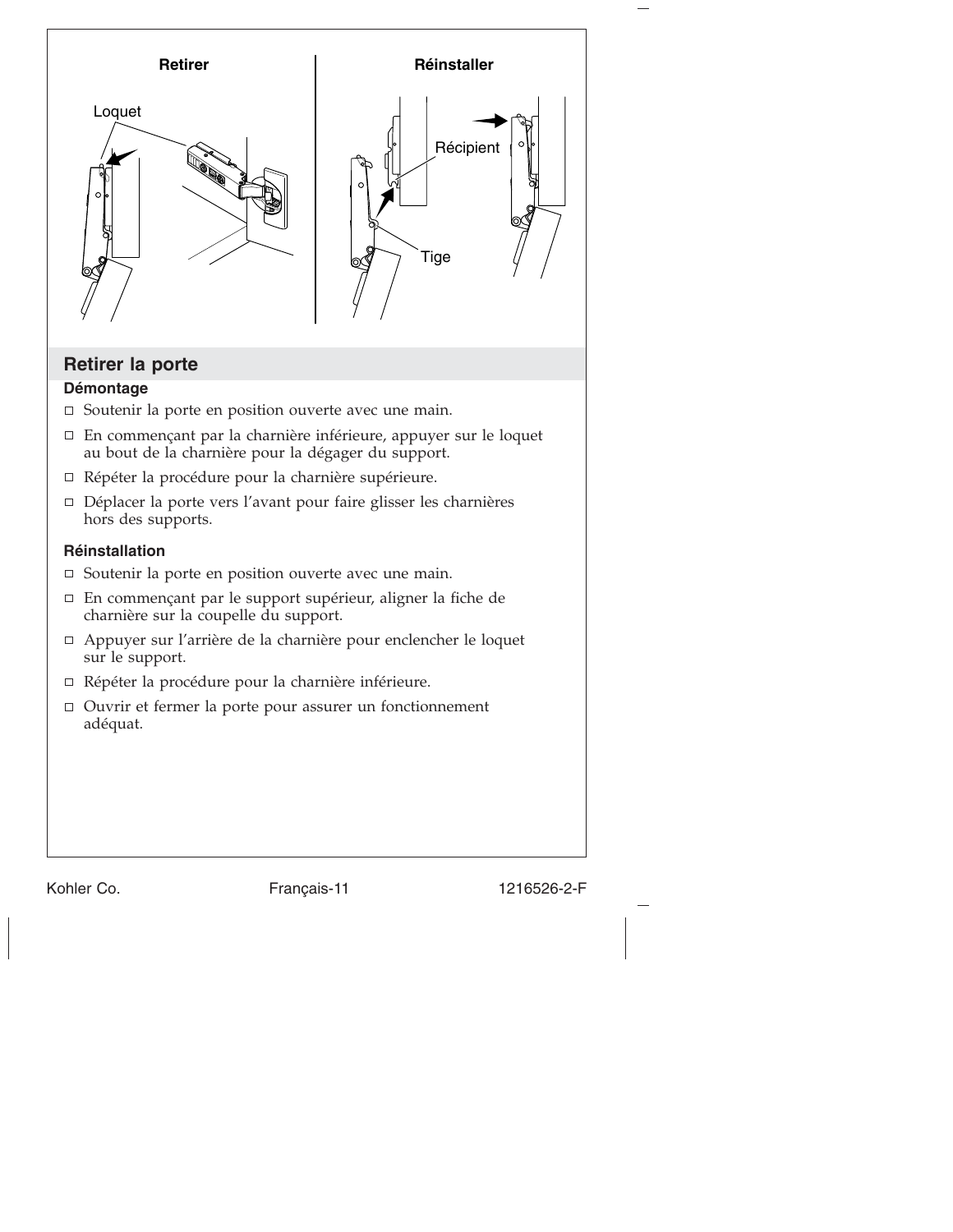

1216526-2-F Français-12 Kohler Co.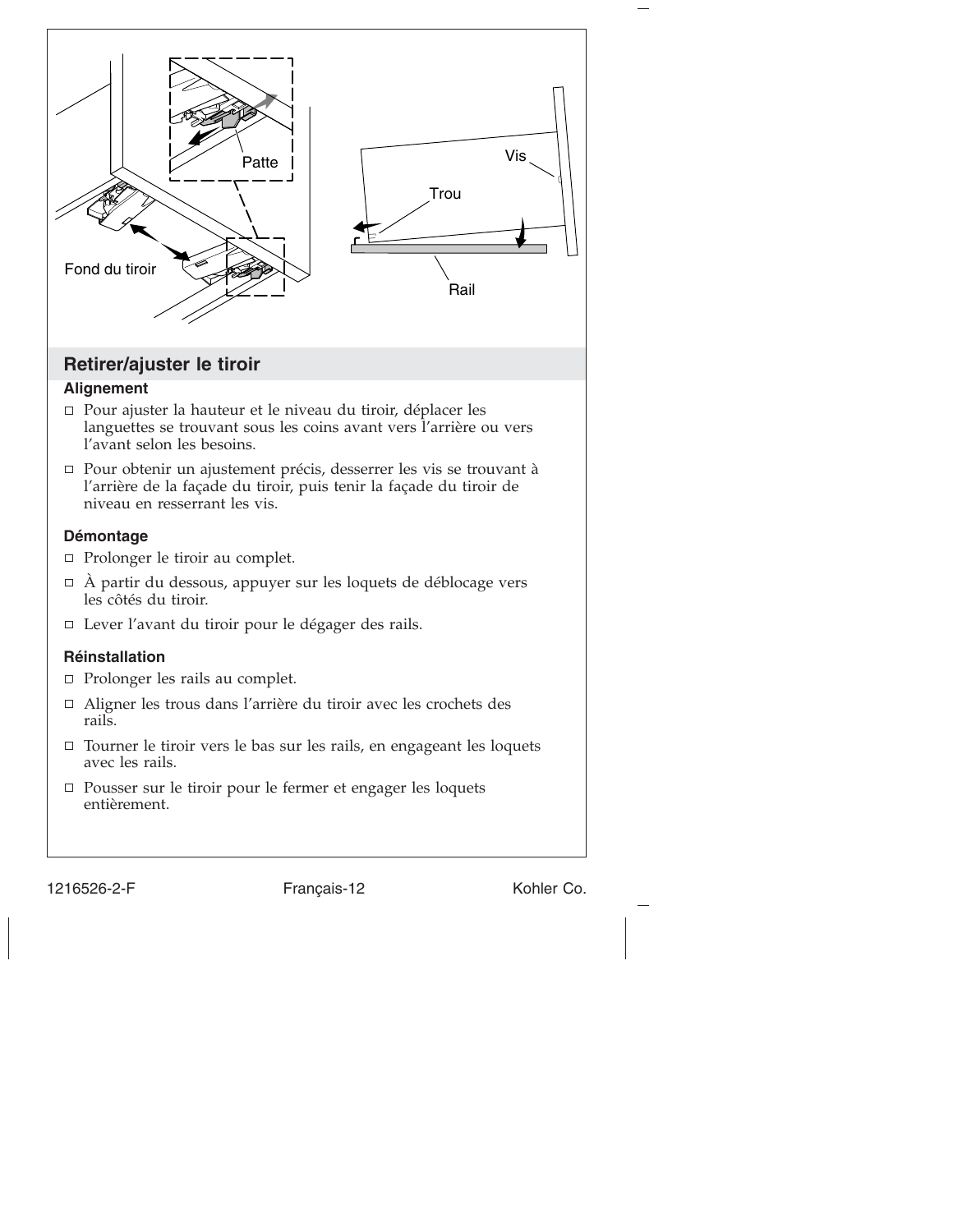#### **Retirer/ajuster le tiroir (cont.)**

□ Pour s'assurer que le tiroir est engagé correctement, lever légèrement l'avant du tiroir. S'il n'est pas engagé, répéter la procédure ″Réinstallation″.

#### **Entretien et nettoyage**

Pour obtenir les meilleurs résultats possibles, prendre ce qui suit en considération lors de l'entretien de votre produit KOHLER:

- Absorber immédiatement les taches avec un chiffon doux et humide.
- Tester les nettoyants dans un endroit discret en premier lieu, comme sur l'intérieur d'une porte, afin d'assurer qu'il n'y a pas d'événement indésirable.
- Ne pas exposer le meuble en bois à la lumière directe du soleil, aux sources de chaleur de séchage, ou à l'humidité.
- Protéger les surfaces en bois en utilisant du feutre, du cuir ou du liège sous les accessoires. Ne jamais faire glisser des objets sur des surfaces en bois.
- Épousseter fréquemment avec un chiffon doux dans le sens du grain.
- Utiliser uniquement des produits spécifiquement conçus pour le nettoyage du bois. Éviter d'utiliser des cires ou des produits à polir à base d'huile, ou des produits contenant de la silicone.
- Tous les six mois, retirer l'accumulation de saleté en frottant avec un chiffon doux humidifié dans une solution 50/50 d'eau chaude et de détergent sans ammoniaque. Bien essuyer avec un chiffon humidifié dans de l'eau chaude. Essuyer pour sécher.
- Des crayons de peinture et des marqueurs de retouche sont disponibles pour cacher les rayures sur la surface en bois. Ces produits peuvent être achetés auprès d'un distributeur Kohler ou appeler le 1-800-4-KOHLER pour obtenir l'information nécessaire pour les commander.

Pour obtenir des informations détaillées sur le nettoyage et les produits à considérer, consulter le site www.kohler.com/clean. Pour commander des informations sur l'entretien & le nettoyage, appeler le 1-800-456-4537.

Kohler Co. Français-13 1216526-2-F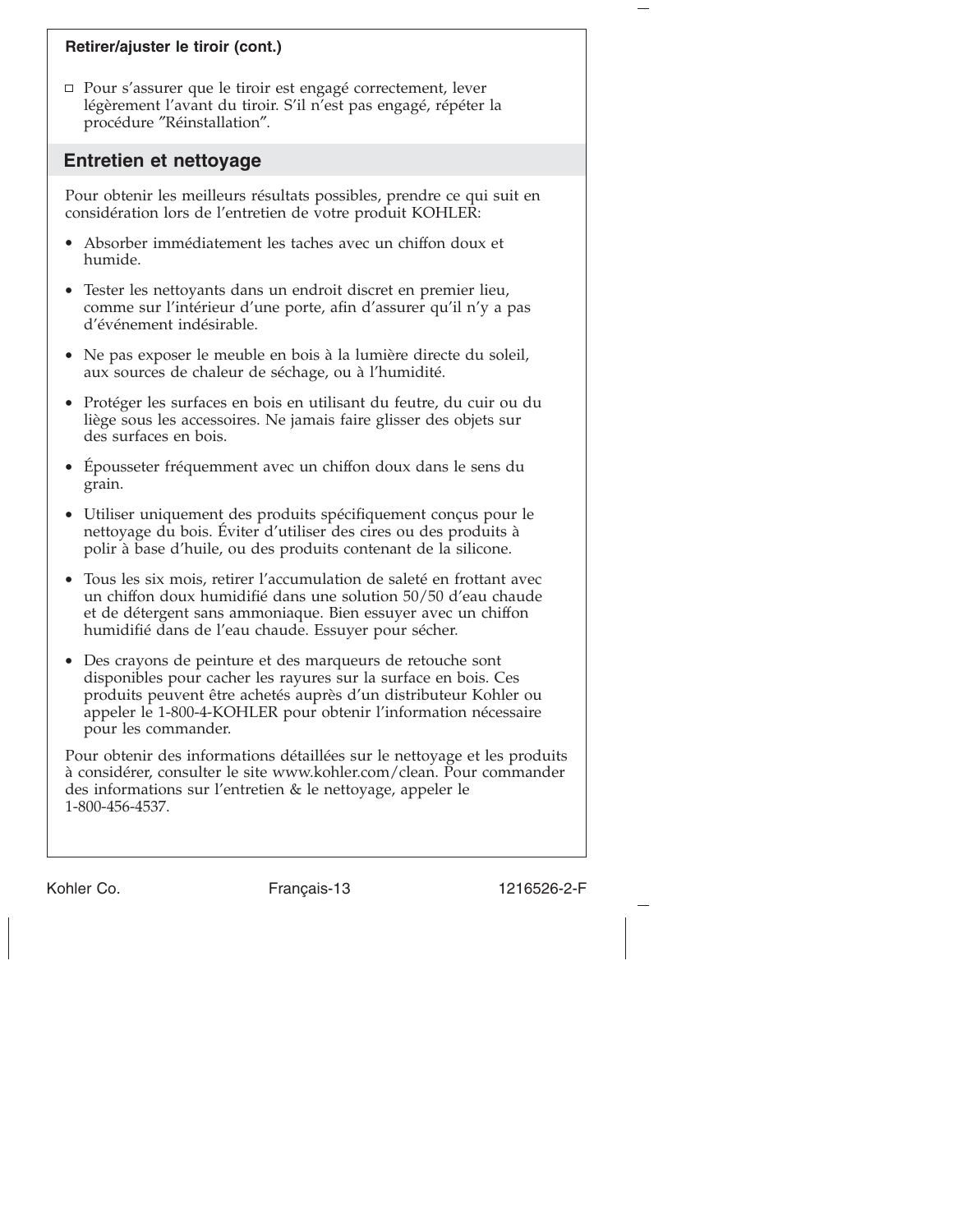### **Garantie**

# **GARANTIE LIMITÉE D'UN AN**

Les produits de plomberie KOHLER sont garantis contre tout vice de matériau et de fabrication pendant un an à partir de la date de l'installation.

Si un vice est découvert au cours d'une utilisation normale, Kohler Co. choisira, à sa discrétion, la réparation, le remplacement ou la rectification appropriée après inspection desdits vices par Kohler Co. pendant un (1) an à partir de la date d'installation. Kohler Co. n'est pas responsable des frais d'enlèvement ou d'installation. **L'utilisation de nettoyants à l'intérieur du réservoir annule la garantie.**

Pour obtenir le service de garantie, contacter Kohler Co., par l'intermédiaire du vendeur, plombier, centre de rénovation ou revendeur par internet, ou bien par écrit à l'adresse suivante Kohler Co., Attn.: Customer Care Center, 444 Highland Drive, Kohler, WI 53044, USA, ou appeler le 1-800-4-KOHLER (1-800-456-4537) à partir des É.-U. et du Canada, et le 001-800-456-4537 à partir du Mexique, ou consulter le site www.kohler.com aux É.-U., www.ca.kohler.com à partir du Canada, ou www.mx.kohler.com au Mexique.

**LES GARANTIES TACITES, Y COMPRIS CELLES DE COMMERCIALITÉ ET D'ADAPTATION À UN USAGE PARTICULIER, SONT EXPRESSÉMENT LIMITÉE À LA DURÉE DE LA PRÉSENTE GARANTIE. KOHLER CO. ET/OU LE REVENDEUR DÉCLINENT TOUTE RESPONSABILITÉ CONTRE LES DOMMAGES PARTICULIERS, ACCESSOIRES OU INDIRECTS.** Certains états et provinces ne permettent pas de limite sur la durée de la garantie tacite, ni l'exclusion ou la limite des dommages particuliers, accessoires ou indirects, et, par conséquent, lesdites limites et exclusions peuvent ne pas s'appliquer à votre cas. Cette garantie vous donne des droits juridiques particuliers. Vous pouvez également avoir d'autres droits qui varient d'un état ou d'une province à l'autre.

**Ceci constitue la garantie écrite exclusive de Kohler Co.**

1216526-2-F Français-14 Kohler Co.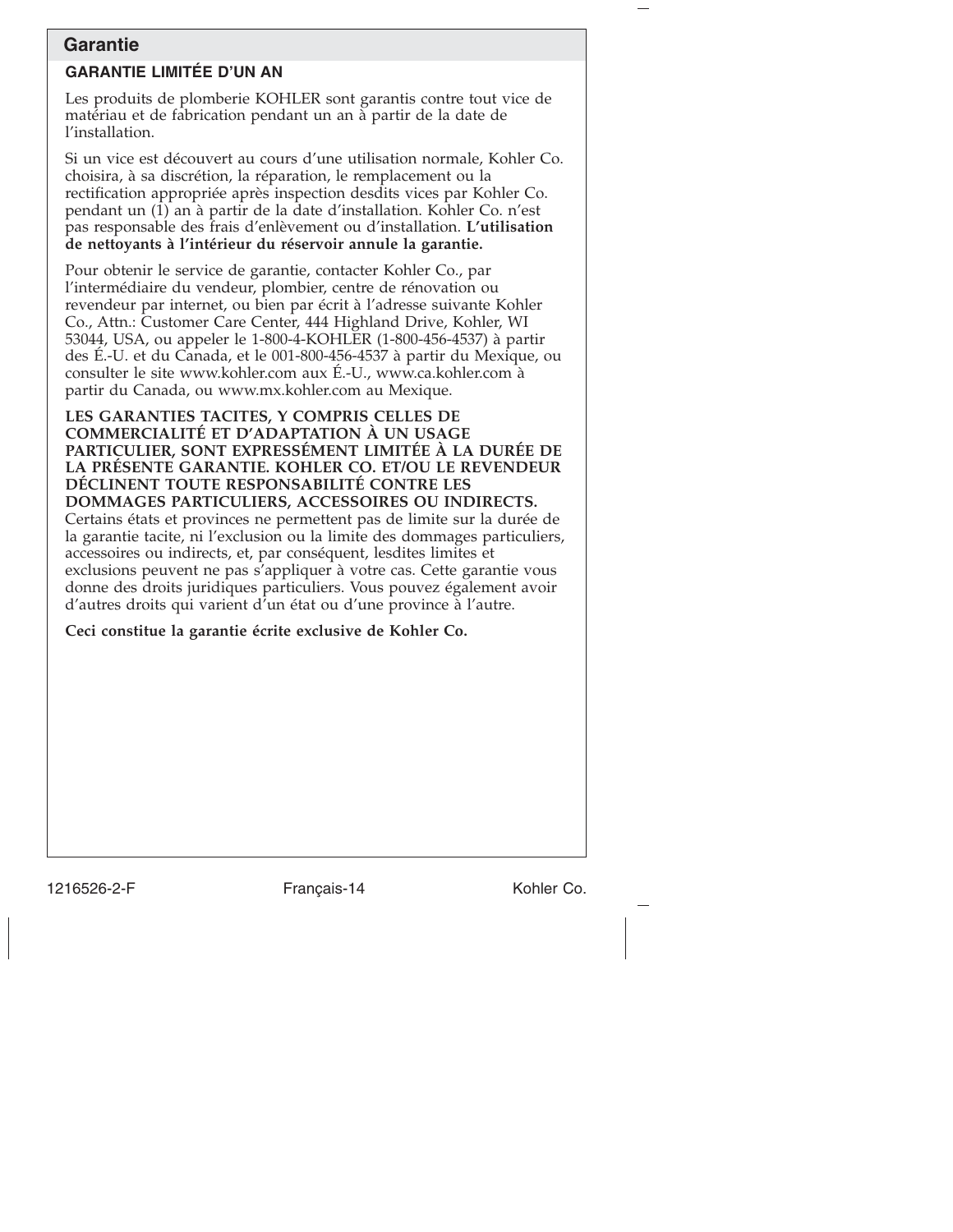# Guía de instalación y cuidado **Tocador**

**Herramientas y materiales Antes de comenzar PRECAUCIÓN: Riesgo de daños a la propiedad.** Seleccione tornillos de rosca para madera de 5/16″ que soporten una carga de 500 lb (227 kg), con longitud suficiente para librar obstáculos en la pared **y** arandelas de 5/16″. Calcule la longitud correcta de los tornillos de rosca para madera sumando lo siguiente: material de refuerzo de 1-1/2″ (38 mm) + espesor del panel de yeso + espesor del riel posterior. **¡IMPORTANTE! Riesgo de daños al producto.** No modifique el tocador. Si lo hace, reducirá la estabilidad estructural. **AVISO:** Se **debe** utilizar sellador acrílico siliconado para fijar un lavabo o una encimera al tocador. No utilice sellador 100% de silicona porque dañará el acabado del tocador. **AVISO:** Todos los componentes de accesorios eléctricos deben conectarse a un circuito protegido con un interruptor de circuito con pérdida a tierra (GFCI) o con un dispositivo de corriente residual (RCD). Cumpla todos los códigos eléctricos locales. Es posible que su modelo sea diferente del ilustrado. Los procedimientos de instalación son los mismos. Más: • Tornillos para madera • Maderos de 2x6, 2x4 (opcionales) • Tornillos de rosca para madera de 5/16" y arandelas [soporte mín. de carga de 500 lb (227 kg)] • Llaves de dados • Pinzas de corte

Kohler Co. **Español-1** Español-1 1216526-2-F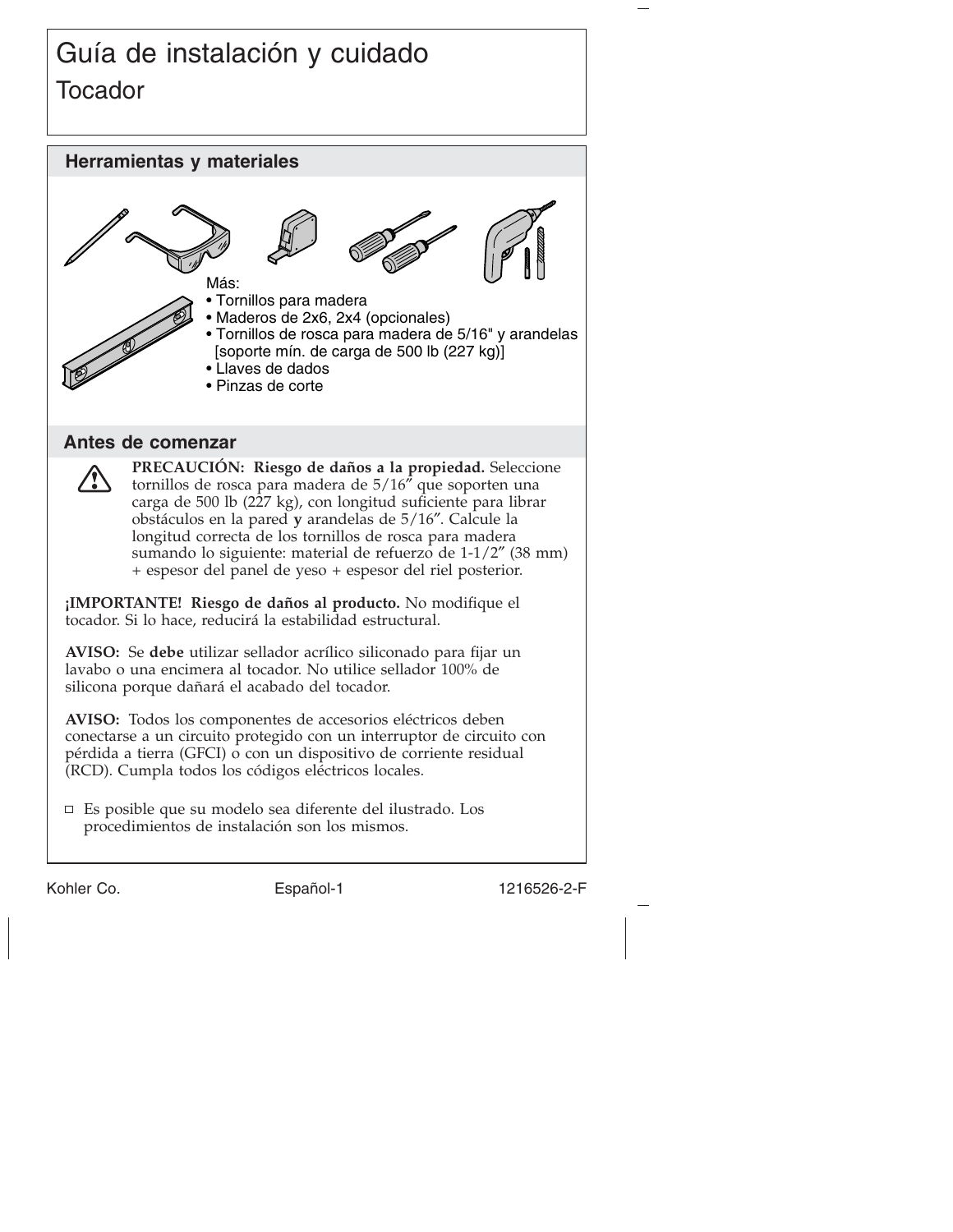#### **Antes de comenzar (cont.)**

- Cumpla todos los códigos locales de construcción.
- $\Box$  Se necesitan dos personas para instalar este producto.
- Fije el tocador a la estructura de postes. Cuando sea posible, instale un refuerzo de 2x6 detrás de la pared acabada para dar soporte adicional.
- Este tocador está diseñado para permitir que pase la mayoría de las molduras de piso por detrás del tocador.
- Para facilitar la instalación, antes de comenzar saque los cajones del tocador. Consulte las instrucciones en la sección correspondiente de esta guía.

1216526-2-F Español-2 Kohler Co.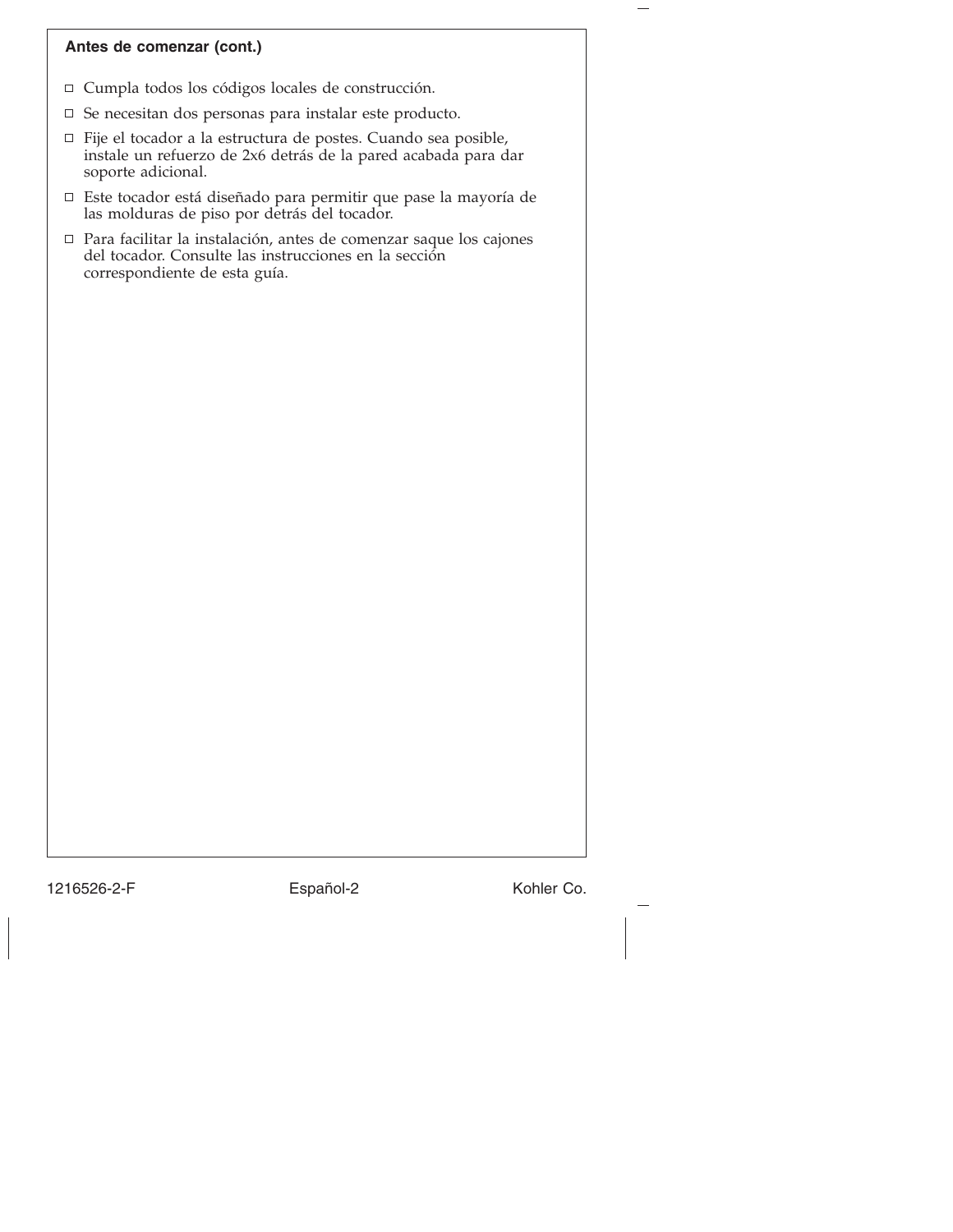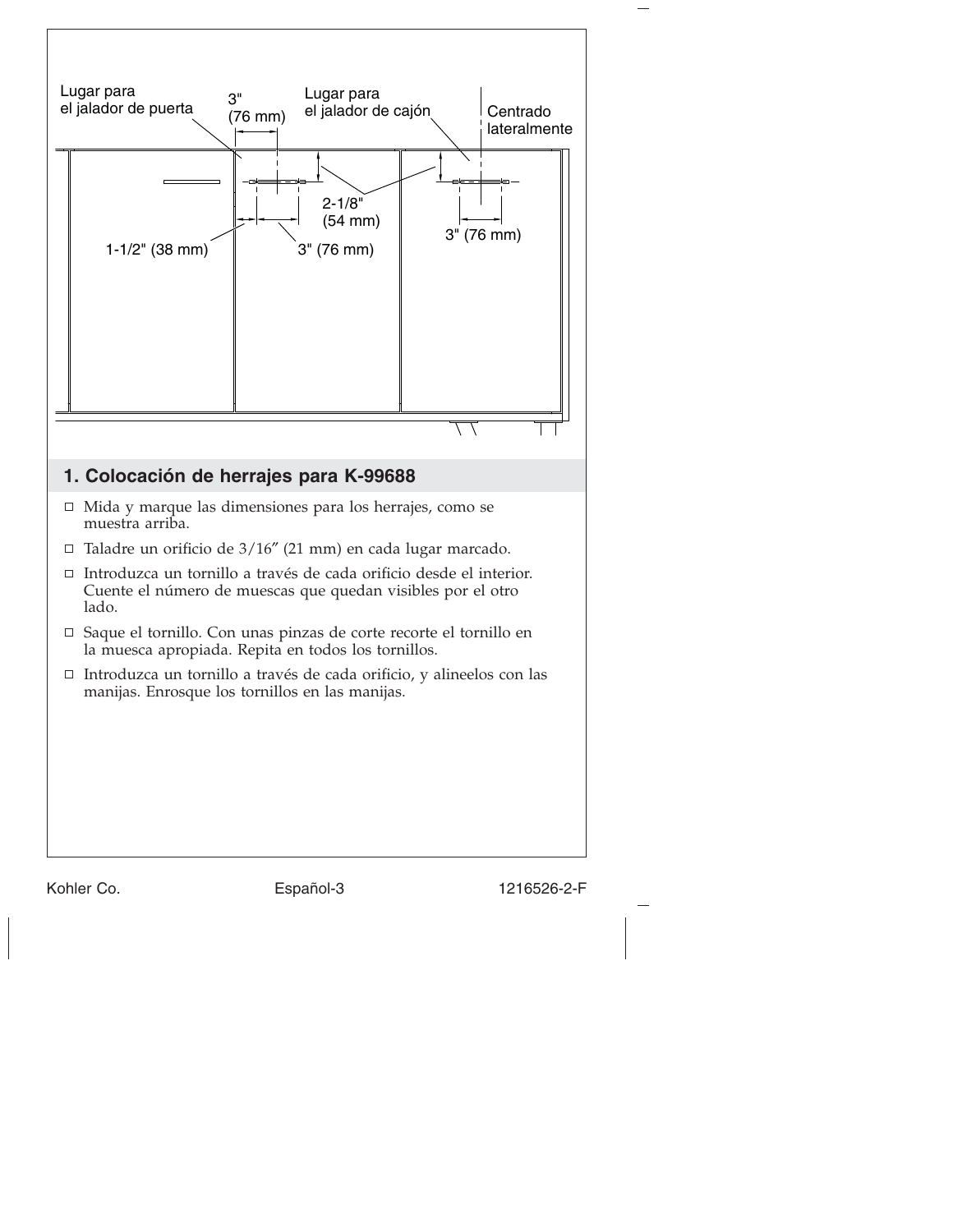

1216526-2-F Español-4 Kohler Co.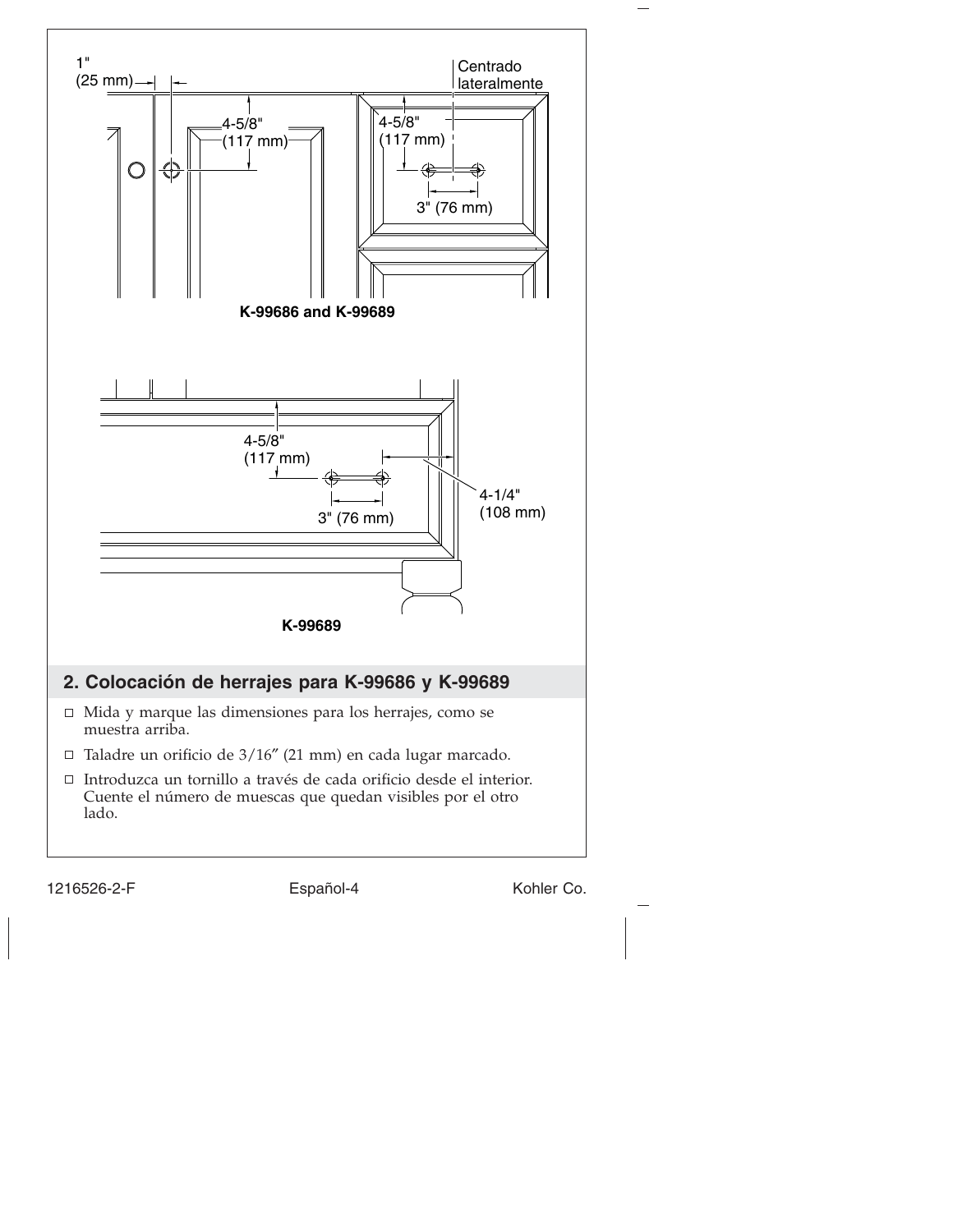| Colocación de herrajes para K-99686 y K-99689 (cont.)                                                                       |
|-----------------------------------------------------------------------------------------------------------------------------|
| □ Saque el tornillo. Con unas pinzas de corte recorte el tornillo en<br>la muesca apropiada. Repita en todos los tornillos. |
| □ Introduzca un tornillo a través de cada orificio, y alineelos con las<br>manijas. Enrosque los tornillos en las manijas.  |
|                                                                                                                             |
|                                                                                                                             |
|                                                                                                                             |
|                                                                                                                             |
|                                                                                                                             |
|                                                                                                                             |
|                                                                                                                             |
|                                                                                                                             |
|                                                                                                                             |
|                                                                                                                             |
|                                                                                                                             |
|                                                                                                                             |
|                                                                                                                             |
|                                                                                                                             |
|                                                                                                                             |
|                                                                                                                             |
|                                                                                                                             |
|                                                                                                                             |

Kohler Co. Español-5 1216526-2-F

 $\overline{\phantom{0}}$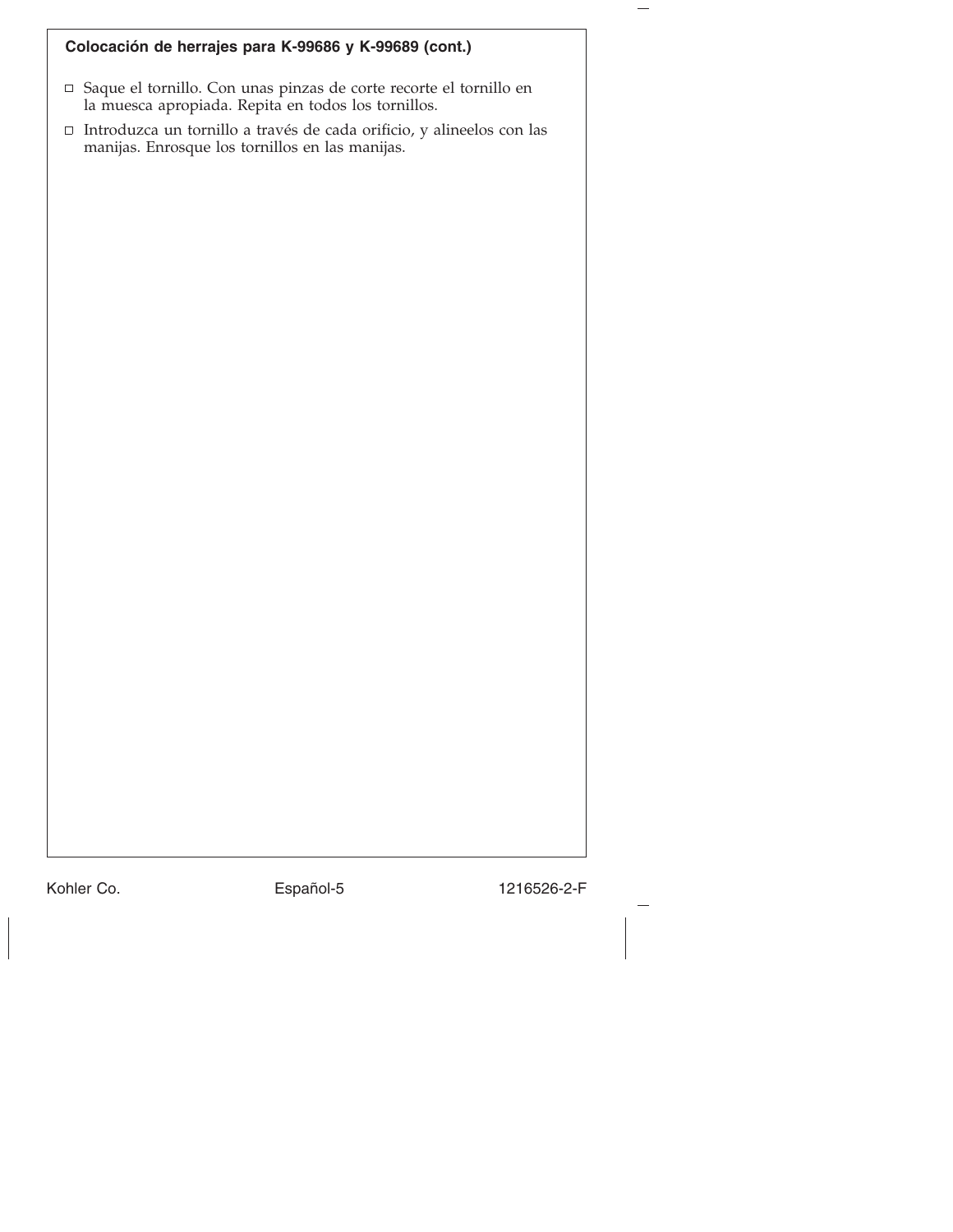

1216526-2-F Español-6 Español-6 Kohler Co.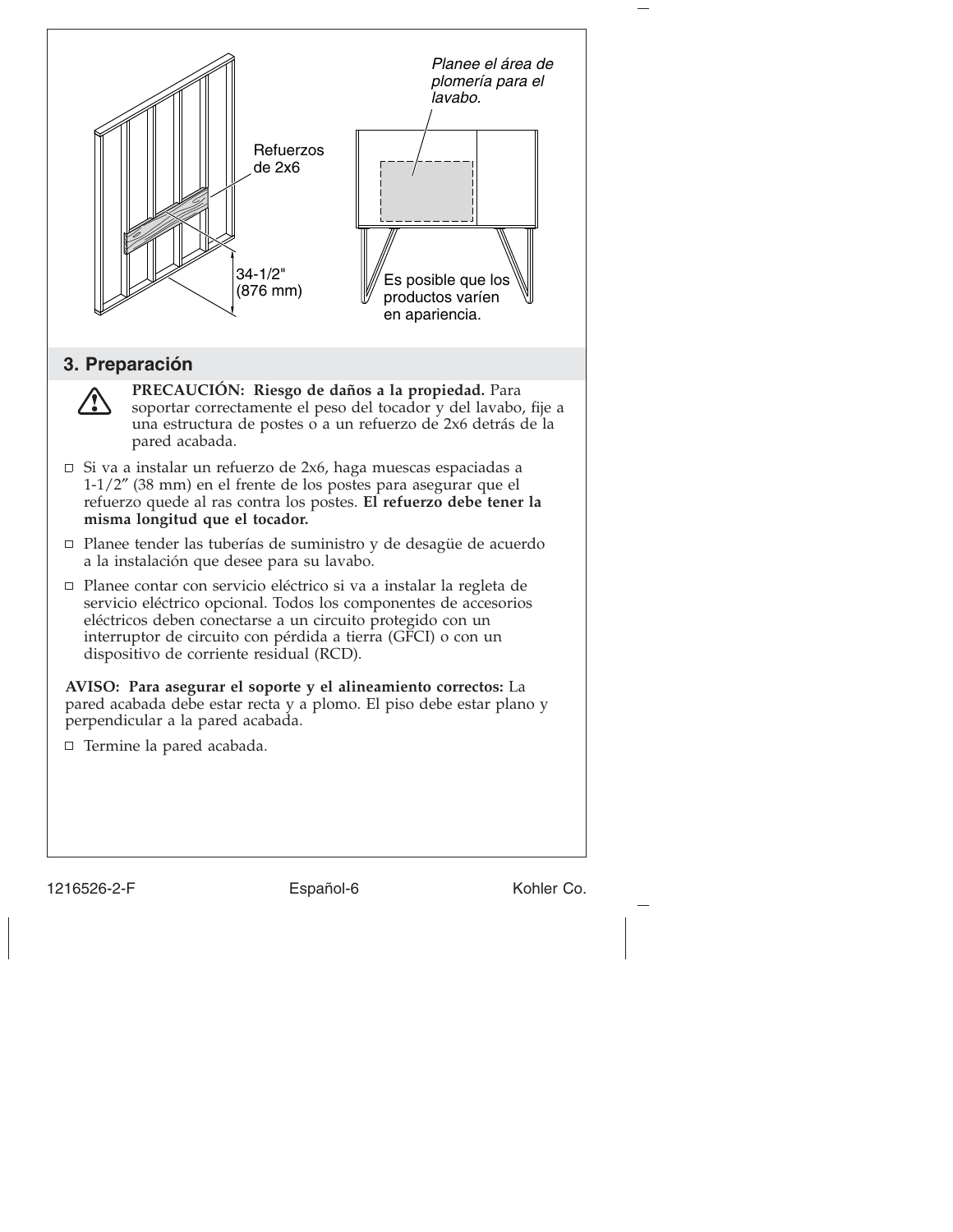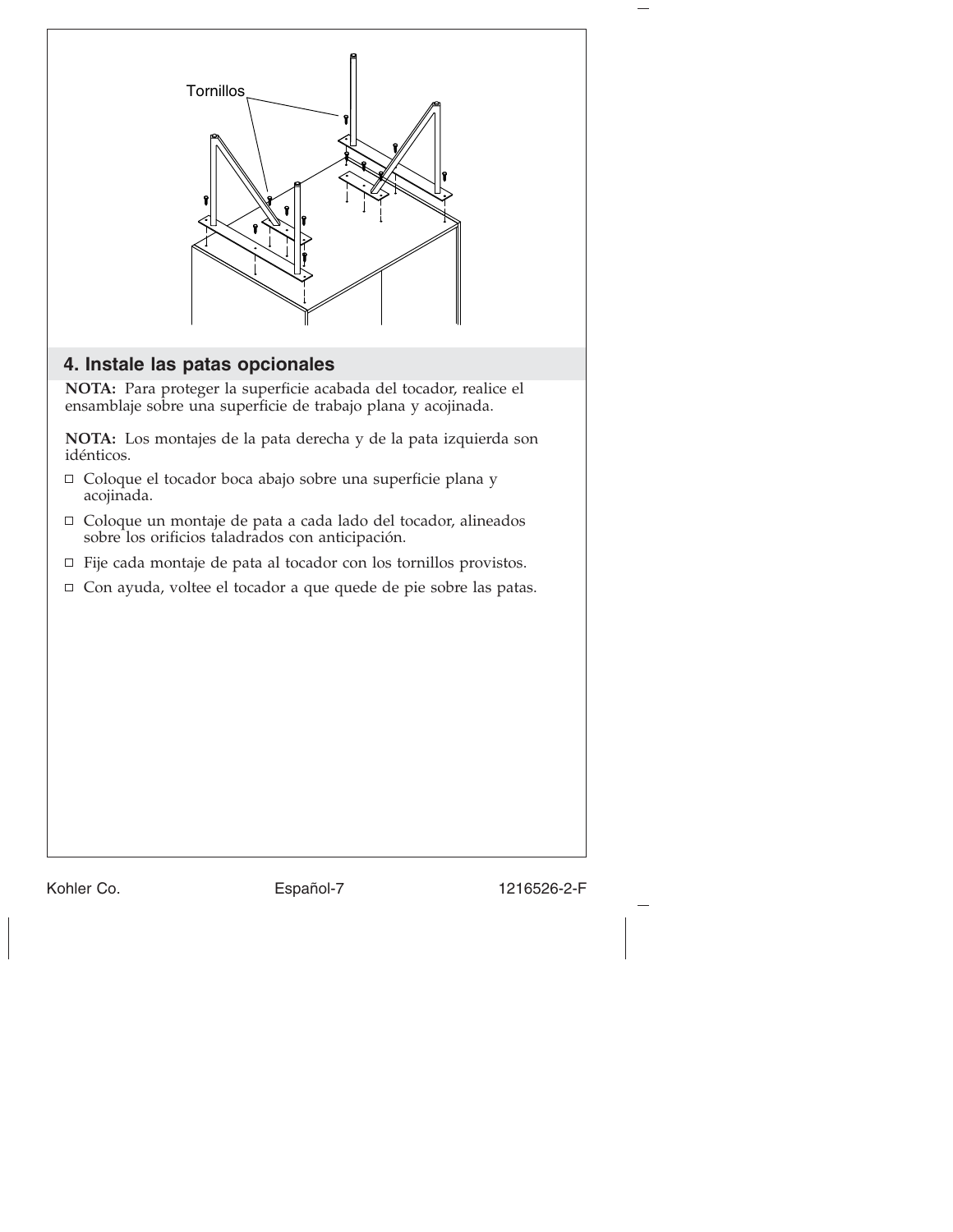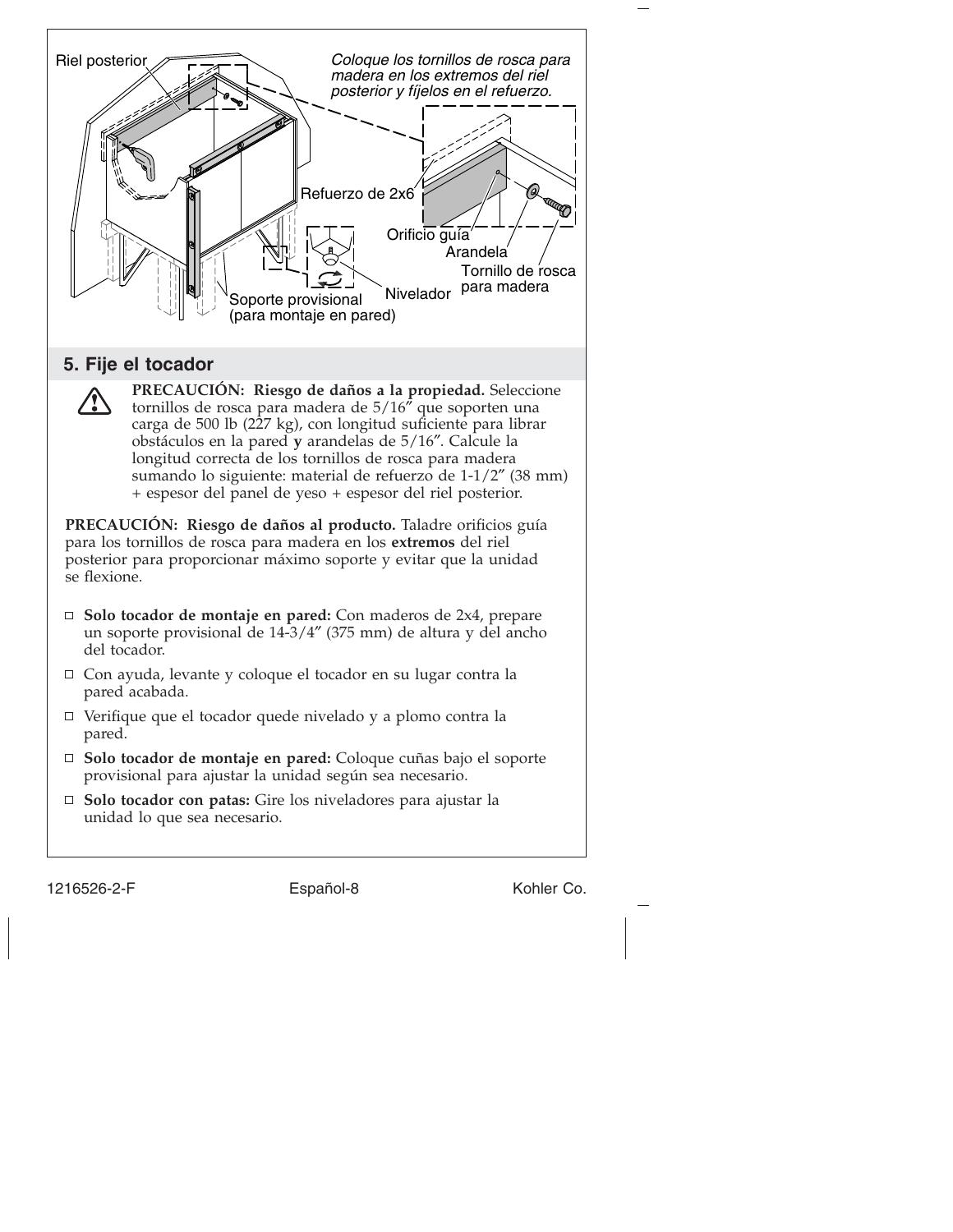#### **Fije el tocador (cont.)**

- $\Box$  Con una broca de 1/4", taladre un orificio guía en cada extremo del riel posterior y dentro de la pared acabada. Los orificios deben quedar alineados con el refuerzo de 2x6 o con la estructura de postes.
- Taladre un orificio guía en cada lugar donde haya un poste entre los dos orificios en los extremos.
- Fije el tocador a la pared con tornillos de rosca para madera de 5/16″ y arandelas (no se incluyen). **Los tornillos de rosca para madera deben encajar en el refuerzo de 2x6 y/o en todos los postes detrás del riel.**
- $\Box$  Cuando el tocador quede instalado correctamente, retire y deseche el soporte provisional.
- Instale accesorios opcionales (estantes, cajones, otros) según lo desee. Consulte las instrucciones provistas con los accesorios.

Kohler Co. **Español-9** 1216526-2-F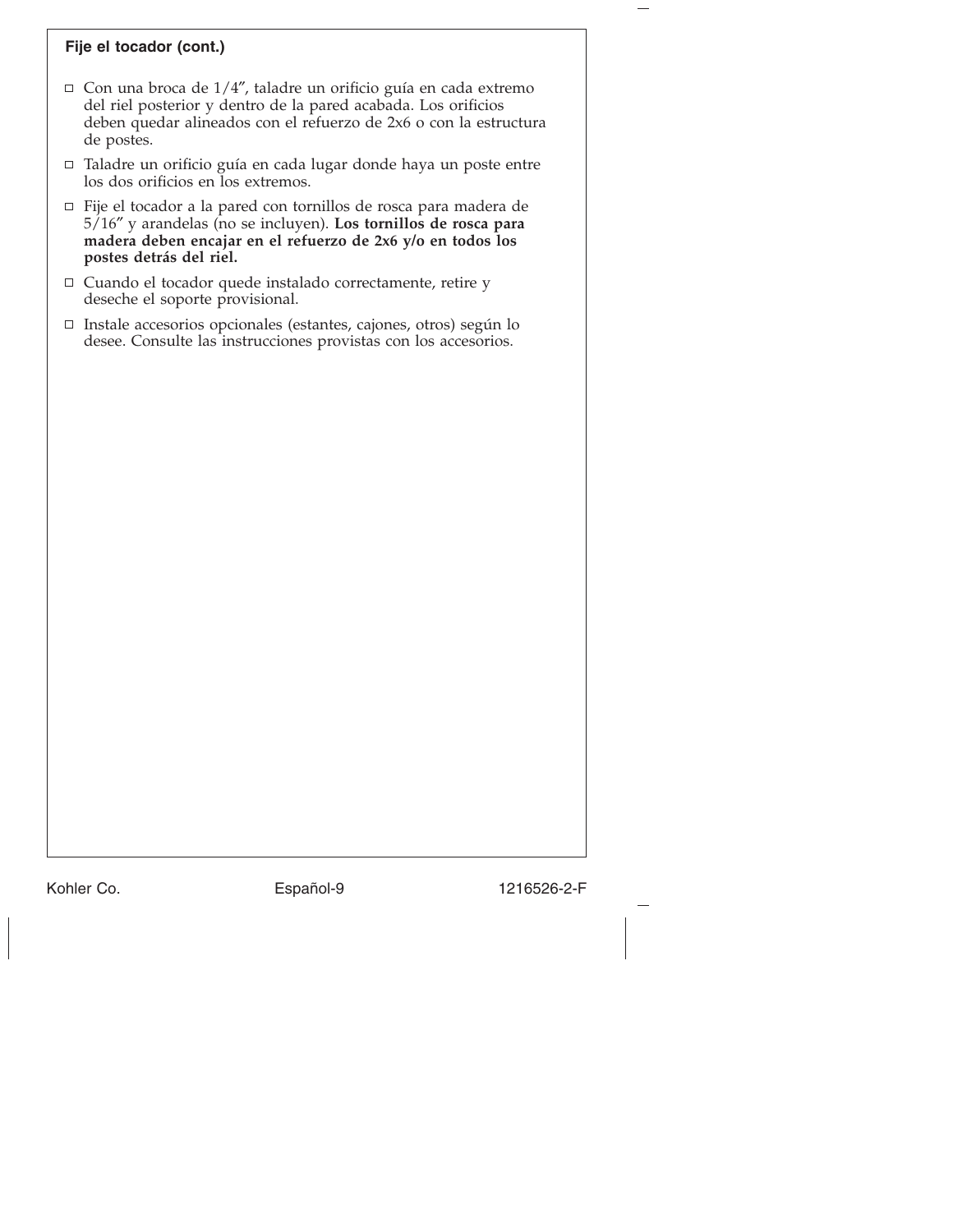| Ajuste la puerta |                                                                                                                                                                                                                             |            |
|------------------|-----------------------------------------------------------------------------------------------------------------------------------------------------------------------------------------------------------------------------|------------|
|                  | $\Box~$ Es posible ajustar las bisagras para que la puerta que<br><br>de bien alineada y funcione bien.<br><br>$\Box$ Consulte la ilustración y fíjese donde debe colocar el destornillador para obtener el ajuste deseado. |            |
| 1216526-2-F      | Español-10                                                                                                                                                                                                                  | Kohler Co. |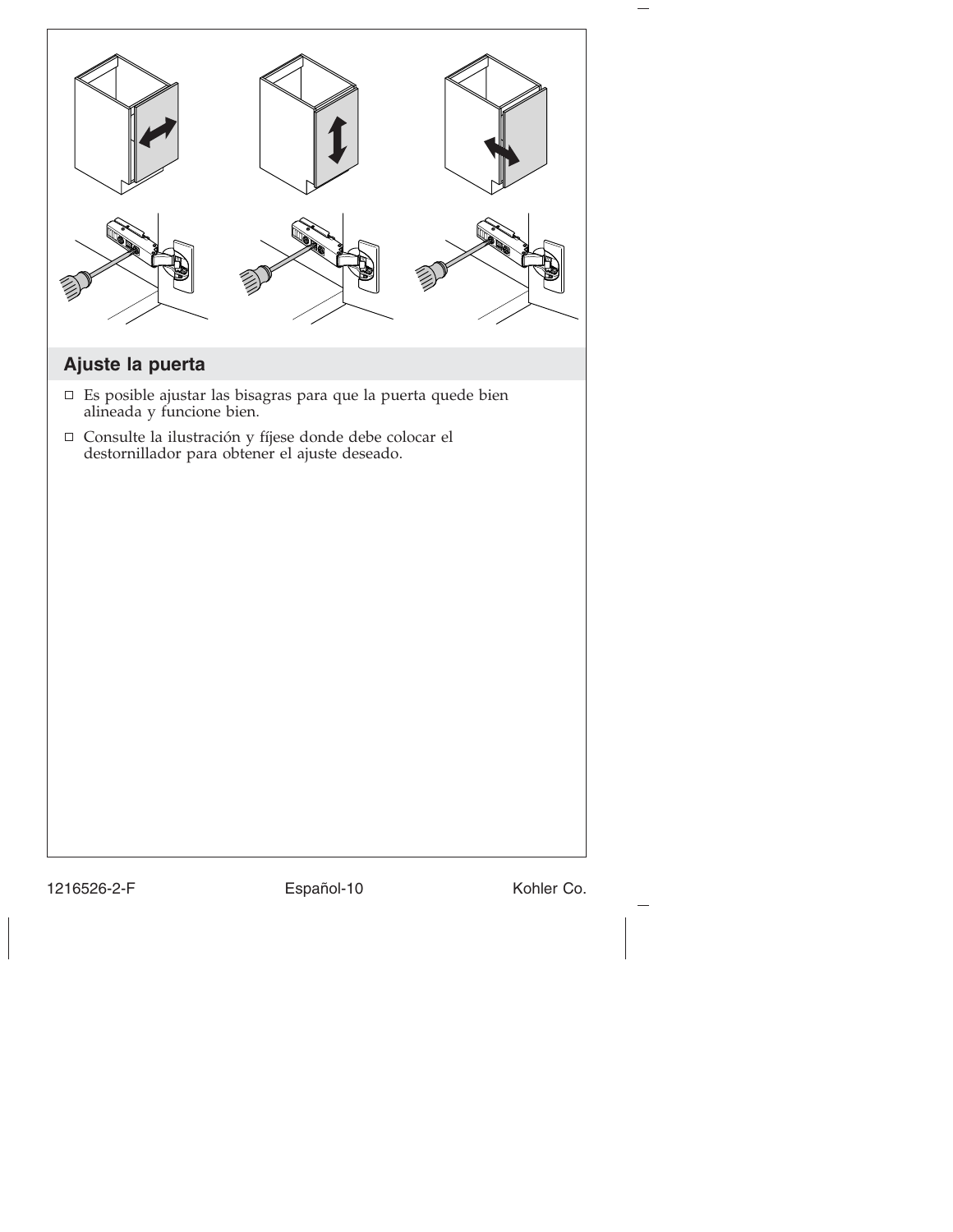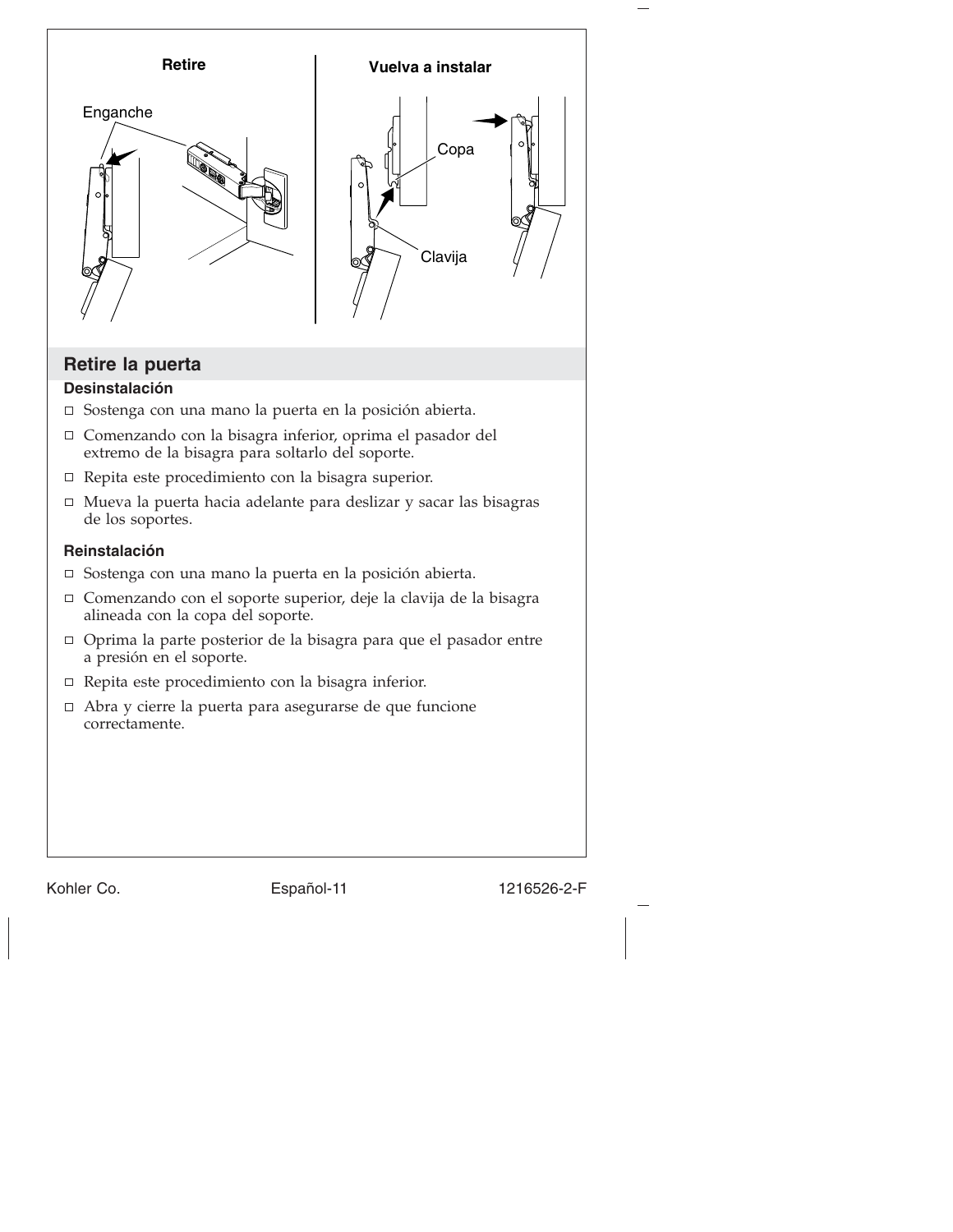

#### 1216526-2-F Español-12 Kohler Co.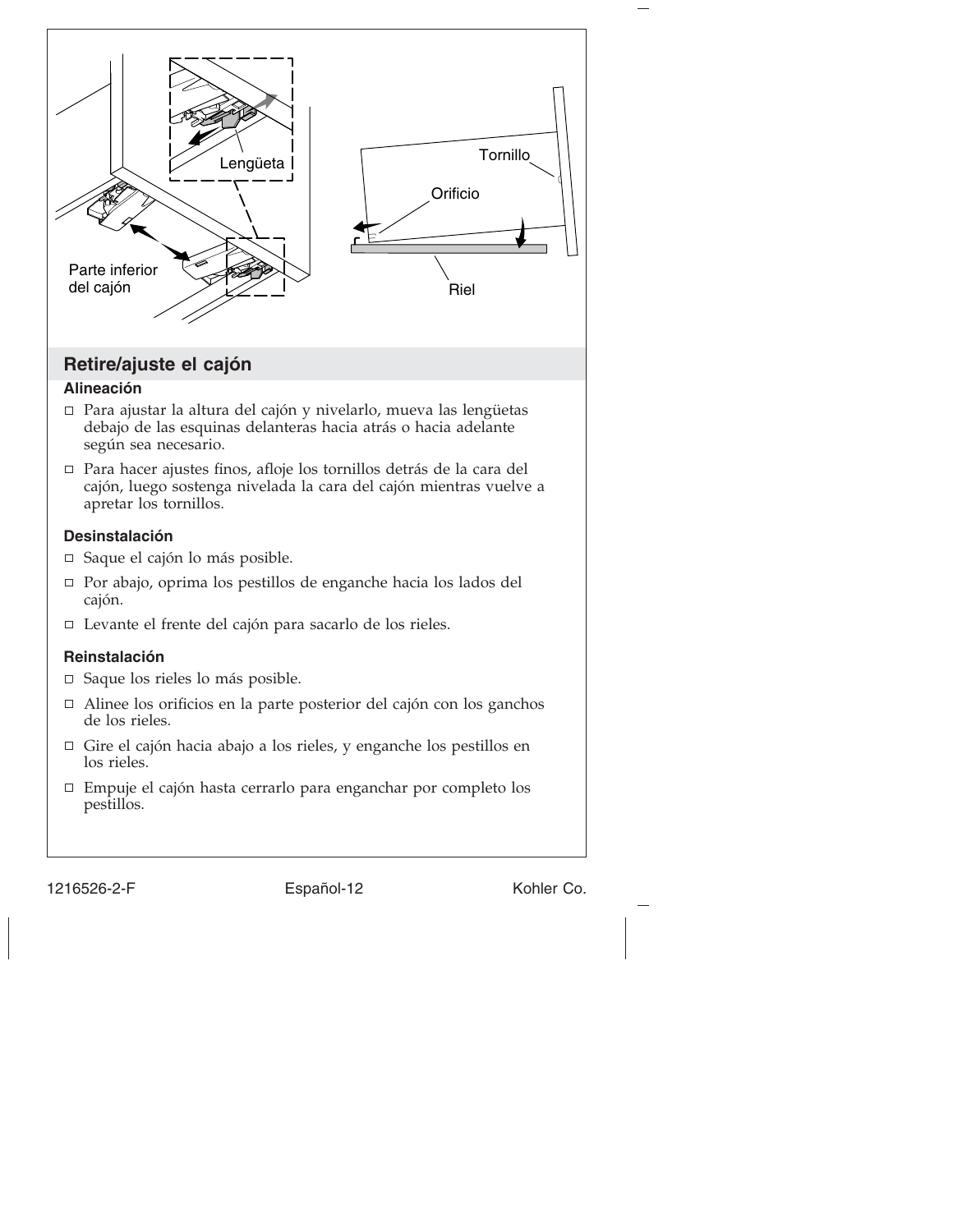#### **Retire/ajuste el cajón (cont.)**

Para asegurarse de que el cajón esté bien enganchado, levante ligeramente la parte delantera del cajón. Si no está bien enganchado, repita el procedimiento de ″Reinstalación″.

### **Cuidado y limpieza**

Para obtener los mejores resultados, tenga presente lo siguiente al limpiar su producto KOHLER:

- De inmediato seque sin frotar los derrames con un paño suave y húmedo.
- Pruebe los limpiadores en un lugar discreto primero, como el interior de una puerta, para asegurarse de que no se produzca una reacción adversa.
- No exponga los muebles de madera directamente a la luz del sol, fuentes de calor o humedad.
- Proteja las superficies de madera con fieltro, cuero o corcho colocado bajo los accesorios. Nunca deslice objetos sobre superficies de madera.
- Limpie el polvo con frecuencia con un paño suave en la dirección de la veta.
- Solo use productos fabricados específicamente para limpiar madera. Evite el uso de ceras o productos para pulir que sean aceitosos, o de productos que contengan silicona.
- Cada seis meses frote con un paño suave humedecido en una solución 50/50 de agua tibia y detergente sin amoniaco para eliminar la suciedad acumulada. Limpie con un paño humedecido en agua tibia. Seque con un trapo.
- Hay disponibles plumines de pintura y plumones para retocar para ocultar rayones en la superficie de madera. Estos productos pueden ser adquiridos con un distribuidor Kohler o llamando al 1-800-4-KOHLER para obtener información sobre pedidos.

Para obtener información detallada de limpieza y de productos a considerar, visite www.kohler.com/clean. Para solicitar información sobre el cuidado y la limpieza, llame al 1-800-456-4537.

Kohler Co. Español-13 1216526-2-F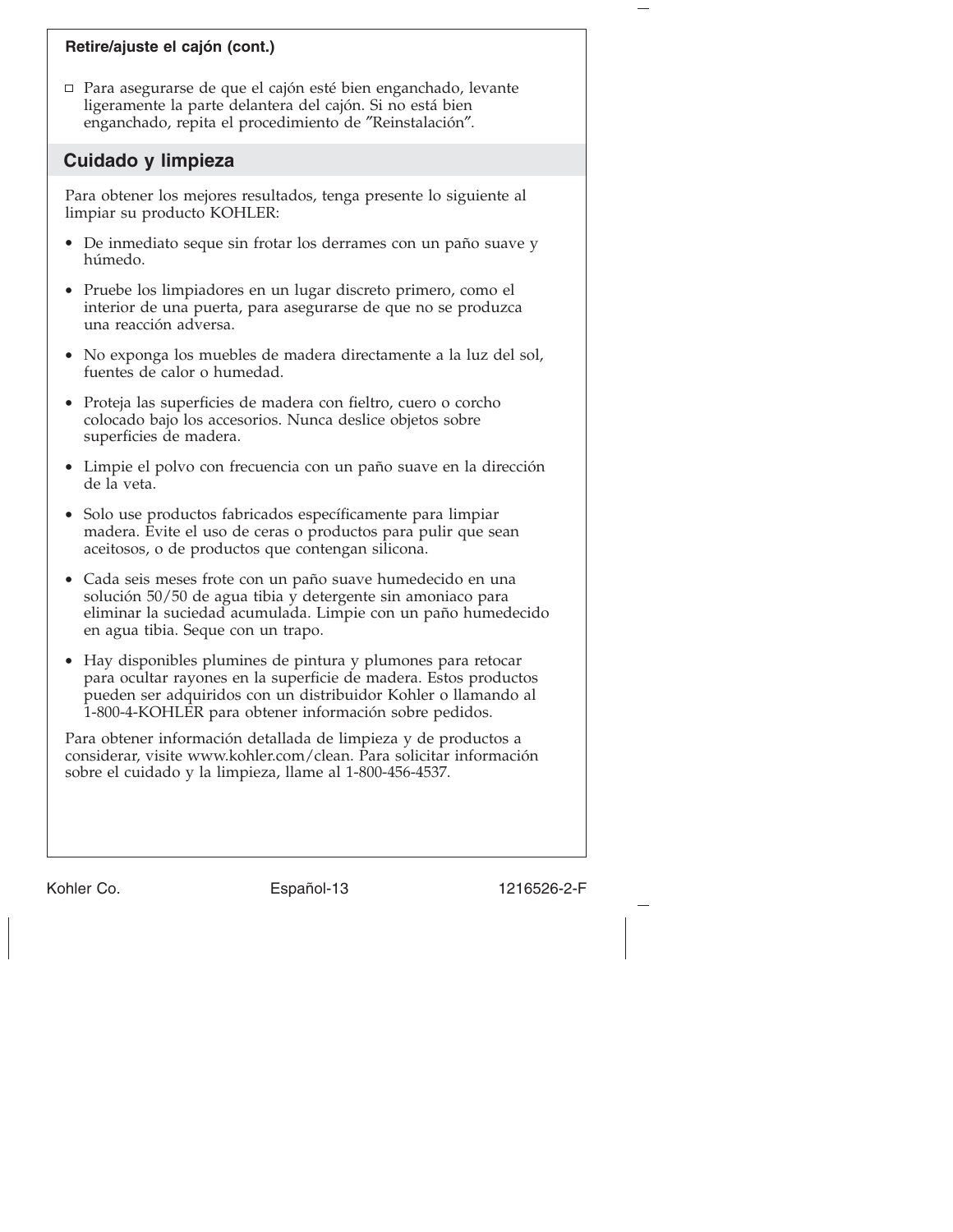## **Garantía**

#### **GARANTÍA LIMITADA DE UN AÑO**

Se garantizan los productos de plomería KOHLER contra defectos de material y mano de obra durante un año a partir de la fecha de instalación.

Kohler Co., a su criterio, reparará, reemplazará o realizará los ajustes pertinentes en los casos en que la inspección realizada por Kohler Co. determine que dichos defectos hayan ocurrido durante el uso normal en el transcurso de un (1) año a partir de la fecha de instalación. Kohler Co. no se hace responsable de costos de desinstalación o de instalación. **El uso de limpiadores de inodoro que se colocan dentro del tanque anula la garantía.**

Para obtener el servicio de garantía, comuníquese con Kohler Co. a través de su distribuidor, contratista de plomería, centro de remodelación o distribuidor por Internet, o escriba a Kohler Co., Atención: Customer Care Center, 444 Highland Drive, Kohler, WI 53044, EE.UU., o llame al 1-800-4-KOHLER (1-800-456-4537) desde los EE.UU. y Canadá, o al 001-800-456-4537 desde México, o visite www.kohler.com desde los EE.UU., www.ca.kohler.com desde Canadá, o www.mx.kohler.com en México.

**TODA GARANTÍA IMPLÍCITA, INCLUIDA LA DE COMERCIALIZACIÓN E IDONEIDAD DEL PRODUCTO PARA UN USO DETERMINADO, SE LIMITA EXPRESAMENTE A LA DURACIÓN DE ESTA GARANTÍA. KOHLER CO. Y/O EL VENDEDOR DESCARGAN TODA RESPONSABILIDAD POR CONCEPTO DE DAÑOS PARTICULARES, INCIDENTALES O INDIRECTOS.** Algunos estados/provincias no permiten limitaciones en cuanto a la duración de una garantía implícita o a la exclusión o limitación de daños particulares, incidentales o indirectos, por lo que estas limitaciones y exclusiones pueden no aplicar a su caso. Esta garantía le otorga ciertos derechos legales específicos. Además, usted también puede tener otros derechos que varían de estado a estado y de provincia a provincia.

**Esta es la garantía exclusiva por escrito de Kohler Co.**

1216526-2-F Español-14 Kohler Co.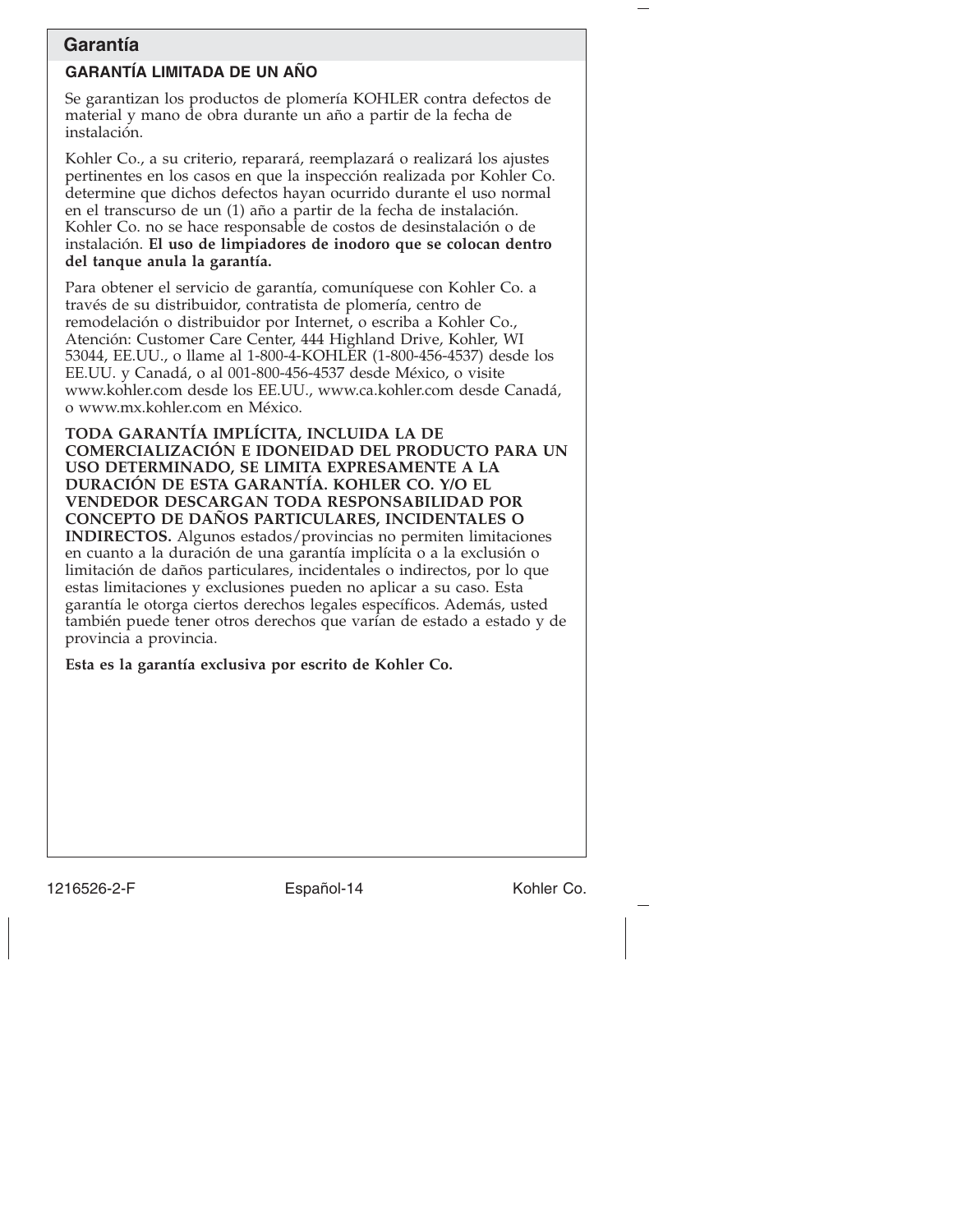1216526-2-**F**

 $\overline{\phantom{m}}$